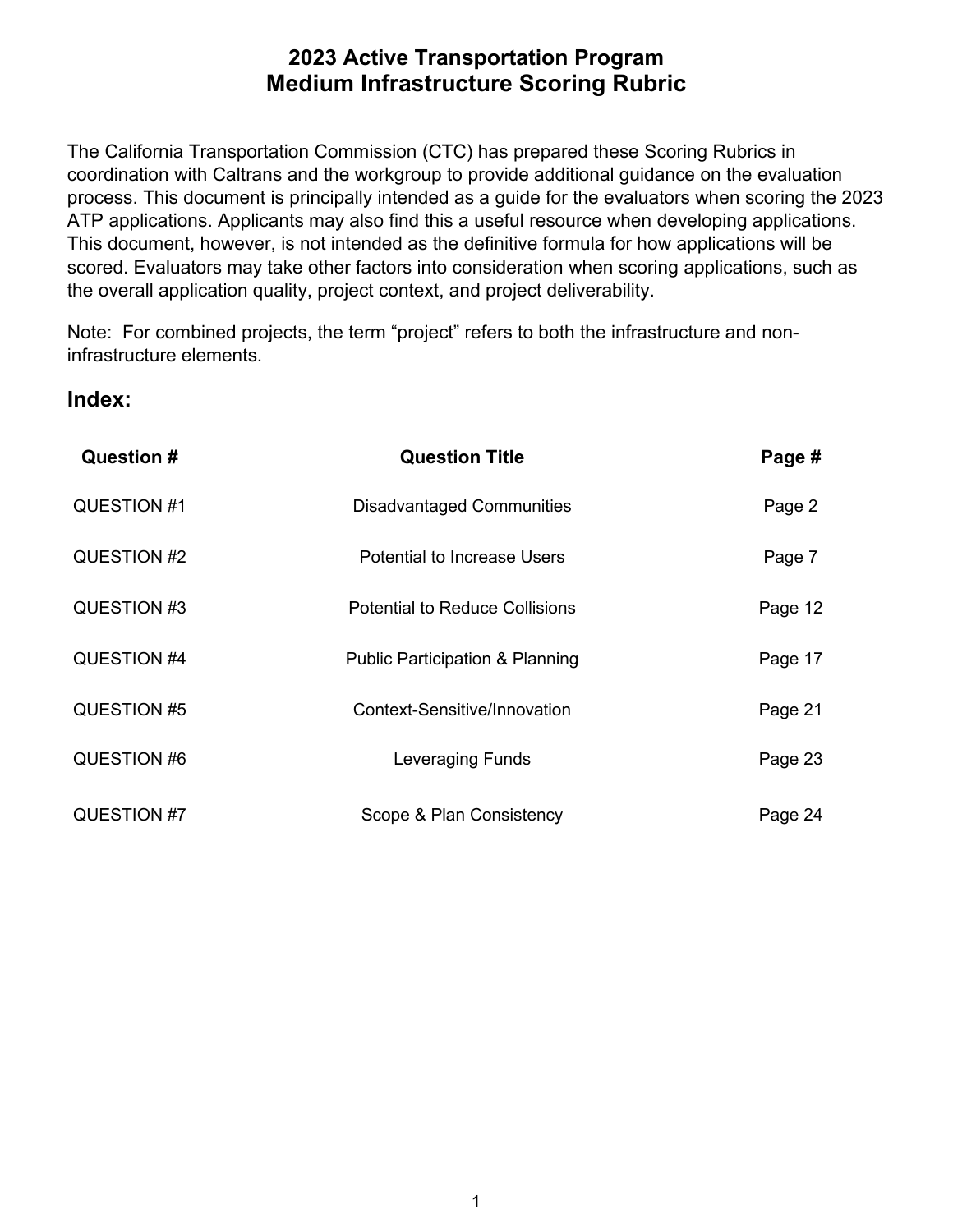### **QUESTION #1: DISADVANTAGED COMMUNITIES (0-10 POINTS)**

#### **Points for part D (Project Location) and Part E (Severity) will be calculated by CTC. Evaluators will only submit scores on Part C – Direct Benefit – for a maximum of 4 points.**

 *If this project does not qualify as a Disadvantaged Community, the applicant will skip this question and This project does not qualify as a Disadvantaged Community. move on to question 2.* 

#### **If the applicant checked the box for "This project does not qualify as a Disadvantaged Community," the score for Question #1 will be zero "0".**

*A. Map of Project Boundaries, Access, and Destination (0 points): Required* 

 *Provide a scaled map showing the boundaries of the proposed project, the geographic boundaries of the disadvantaged community, disadvantaged community access point(s), and destinations that the project is benefiting.* 

#### *B. Identification of Disadvantaged Community: (0 points)*

*Select one of the following five options. The applicant must provide information for all Census Tract/Block Group/Place # that the project affects.* 

- *Median Household Income*
- *CalEnviroScreen*
- *Free or Reduced Priced School Meals - Applications using this measure must demonstrate how the project benefits the school students in the project area.*
- *Healthy Places Index*
- *Other* 
	- o *Regional Definition*
	- o *Projects on federally recognized Tribal Land or projects submitted by Tribal Governments (federally recognized Native American tribes)*
	- o *Other Determinant of MHI*

### *C. Direct Benefit: (0 - 4 points)*

- *1. Explain how the project closes a gap, provides connections to, or addresses a deficiency in an displacement that may occur as a result of this project, if applicable. If displacement is not an issue, active transportation network, or meets an important community need. Address any issues of explain why it is not a concern for the community.*
- *2. Explain how the disadvantaged community residents will have physical access to the project.*
- *of this project, if applicable. 3. Illustrate and provide documentation for how the project was requested or supported by the disadvantaged community residents. Address any issues of displacement that may occur as a result*

### **Special Instructions & Expectations for Evaluators:**

Sub-questions A & B do not receive any points.

- If the applicant does not check the box "This project does not qualify as a Disadvantaged Community," they are **required** to provide project map(s) and provide the DAC information as required in both A & B.
	- o Maps should include **all** census tracts/schools that the project reaches, not just the ones that are disadvantaged.

When evaluating the first part of sub-question C, the evaluator should consider:

• Does the project provide reasonable improvements to close missing gaps; increase needed routes or connections (such as access to and/or community safety for disadvantaged community residents to parks, greenways, open space, health care centers, transit stops, and other community assets) or address the poor conditions of an existing route?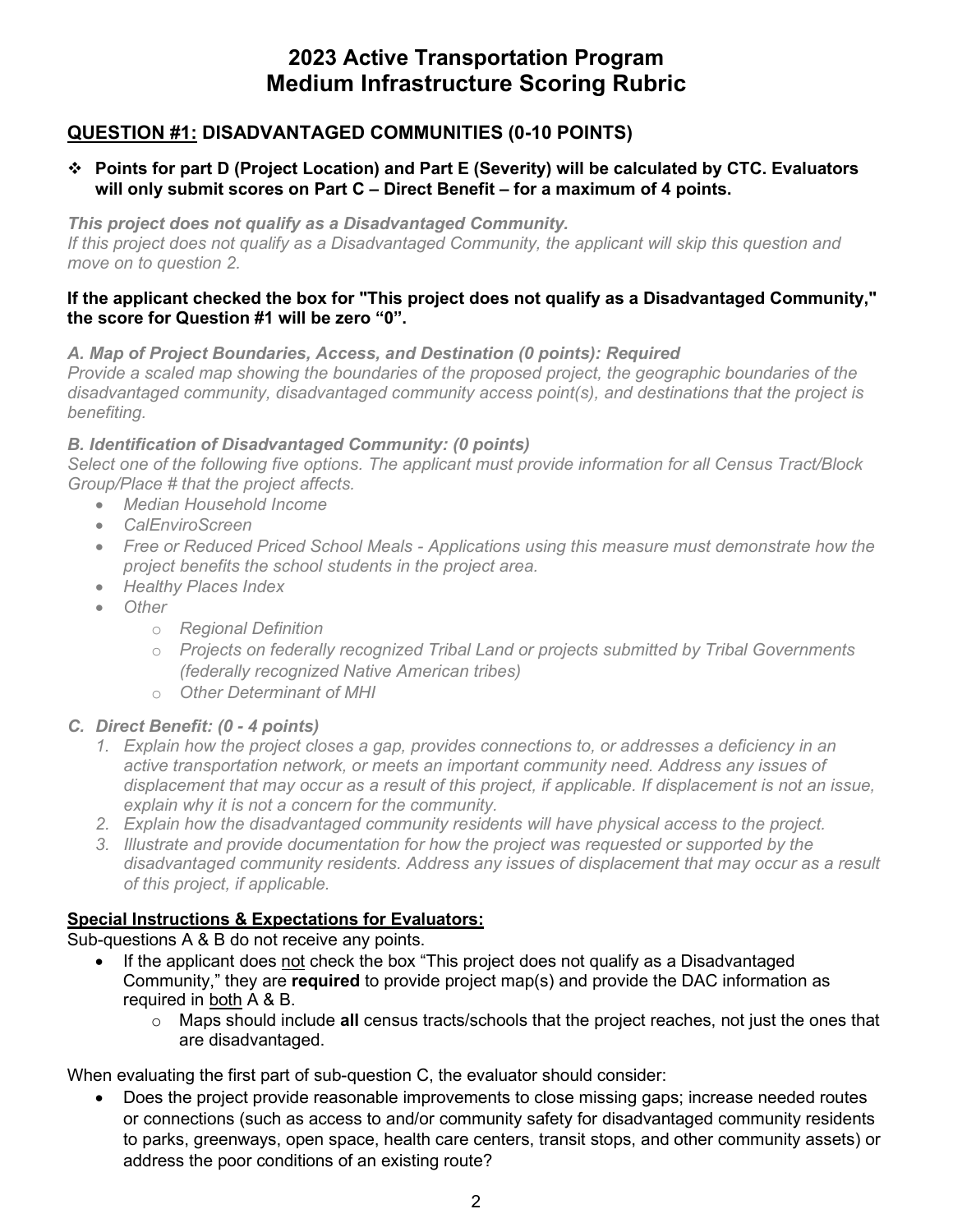- commonly utilizes? • If developing a new route/connection, will the project result in a convenient and logical route that residents will want to use because it offers improved access to destinations the community
- their community? • Will the project address the lack of, or need for, active transportation planning? And/or does the project address the community concerns about the lack of pedestrian or bicycle safety education in
- Will the project address an identified "need" that was identified by the local community, and is it supported by backup documentation/attachments?

When evaluating the second part of sub-question C, the evaluator should consider:

- Will the improvements be physically convenient and safe for the community to access or use?
- • Will the improvements provide a logical route that residents will use or want to use because it offers safe and convenient access?
- If the project is not located in the DAC, will they have reasonable access points to the project?

When evaluating the third part of sub-question C, the evaluator should consider:

- Was the DAC actively involved in the project development?
- Did the DAC have the opportunity to provide their input to the community needs?
- Does the DAC support this project?
- • Was this project presented to the DAC in a local forum so that they could provide input? Or, was the to learn their needs and wants? project simply voted upon in a general agency meeting without really reaching out to the community
- Provide documentation of how the local residents and community groups were engaged for input on community and household needs and of any support from local community-based organizations and/or residents.
- Applicants should also, when applicable, explain how anti-displacement policies and actions are being implemented in their community/city/county to discourage gentrification of the community being impacted by the project.
	- $\circ$  The applicant should address this, even if just to say that displacement is not an issue in their they explain why it is not a concern. community. If displacement is not an issue, an applicant should not be downgraded as long as
	- $\circ$  The applicant should discuss how displacement is being addressed, whether through policies or workgroups.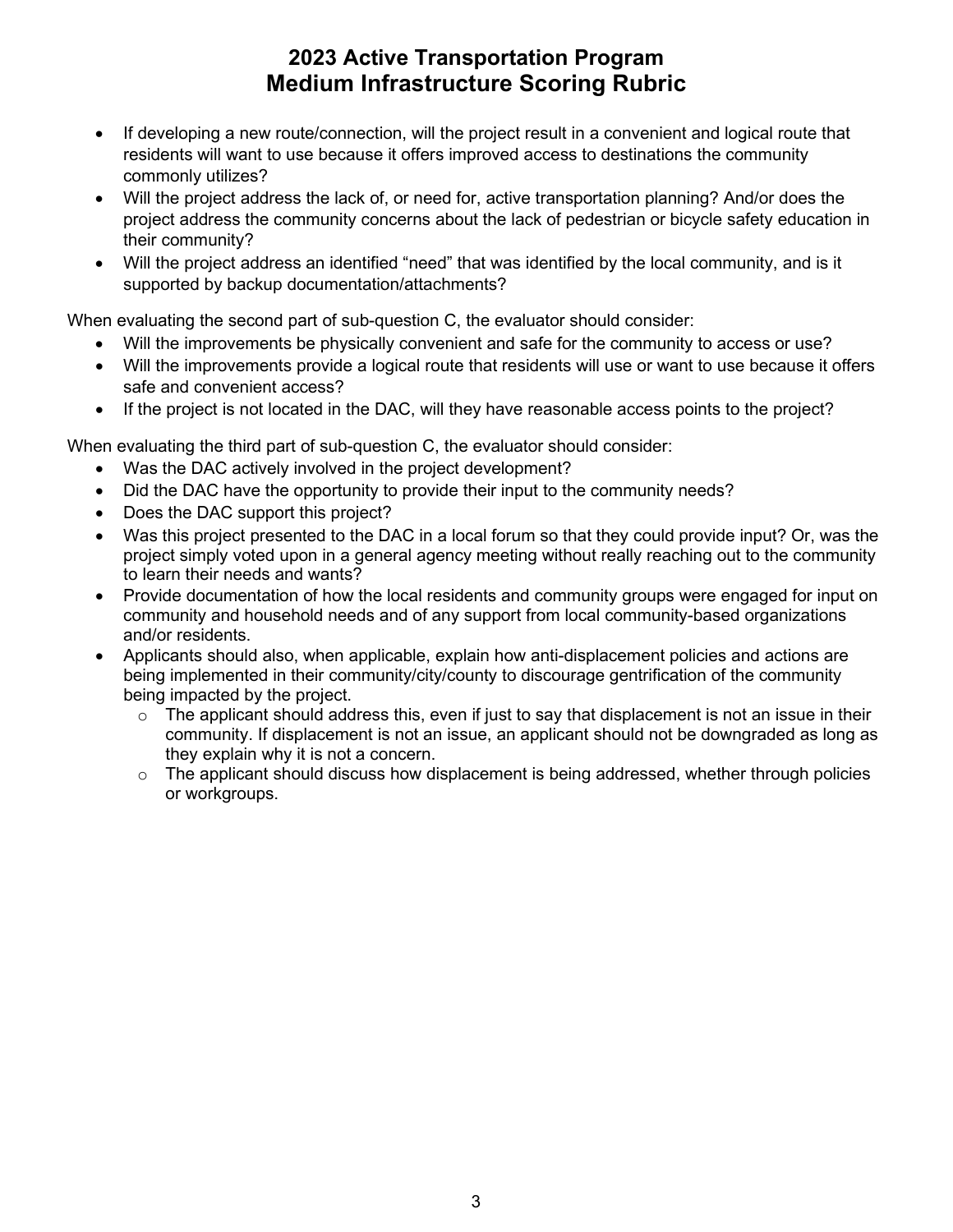| <b>Points</b> | Applicant's ability to demonstrate the project will result in a direct benefit to the<br><b>Disadvantaged Community.</b>                                                                                                                                                                                                                                                                                                                                                                                                                                                                                                                                          |
|---------------|-------------------------------------------------------------------------------------------------------------------------------------------------------------------------------------------------------------------------------------------------------------------------------------------------------------------------------------------------------------------------------------------------------------------------------------------------------------------------------------------------------------------------------------------------------------------------------------------------------------------------------------------------------------------|
| 4 Points      | The application clearly and convincingly addresses all of the following:<br>Explains how the project closes a gap, provides connections to, or addresses a<br>deficiency in an active transportation network, or meets an important community need.<br><b>AND</b><br>Explains how the disadvantaged community residents will have physical access to the<br>project. AND<br>Illustrates and documents how the project was requested or supported by the<br>disadvantaged community residents. AND<br>The applicant included attachments that show evidence of thorough engagement and<br>outreach resulting in input and buy-in from the disadvantaged community. |
| 3 Points      | The application addresses at least three of the following:<br>Explains how the project closes a gap, provides connections to, or addresses a<br>$\bullet$<br>deficiency in an active transportation network, or meets an important community need.<br><b>AND</b><br>Explains how the disadvantaged community residents will have physical access to the<br>project. AND<br>Illustrates how the project was requested or supported by the disadvantaged community<br>$\bullet$<br>residents.<br>The applicant included attachments that show evidence of outreach to and buy-in from the<br>disadvantaged community.                                               |
| 2 Points      | The application addresses at least two of the following:<br>Explains how the project closes a gap, provides connections to, or addresses a<br>$\bullet$<br>deficiency in an active transportation network, or meets an important community need.<br><b>AND</b><br>Explains how the disadvantaged community residents will have physical access to the<br>project. AND<br>Illustrates and documents how the project was requested or supported by the<br>$\bullet$<br>disadvantaged community residents.<br>The applicant included attachments that show evidence of outreach to the disadvantaged<br>community and documents their buy-in.                        |
| 1 Point       | The application minimally:<br>Explains how the project closes a gap, provides connections to, or addresses a<br>deficiency in an active transportation network, or meets an important community need.<br><b>AND</b><br>Explains how the disadvantaged community residents will have physical access to the<br>project. AND<br>Illustrates and documents how the project was requested or supported by the<br>disadvantaged community residents.<br>The applicant <b>did not</b> include <b>attachments</b> or attached minimal attachments showing evidence<br>of outreach to the disadvantaged community.                                                        |
| 0 Points      | Evaluators can award a score of zero if they believe the application does not address how the<br>project closes a gap or provides connections, does not address how the disadvantaged<br>community will have physical access to the project, and does not address how the project will<br>directly benefit a disadvantaged community, AND the application did not include any support<br>attachments.                                                                                                                                                                                                                                                             |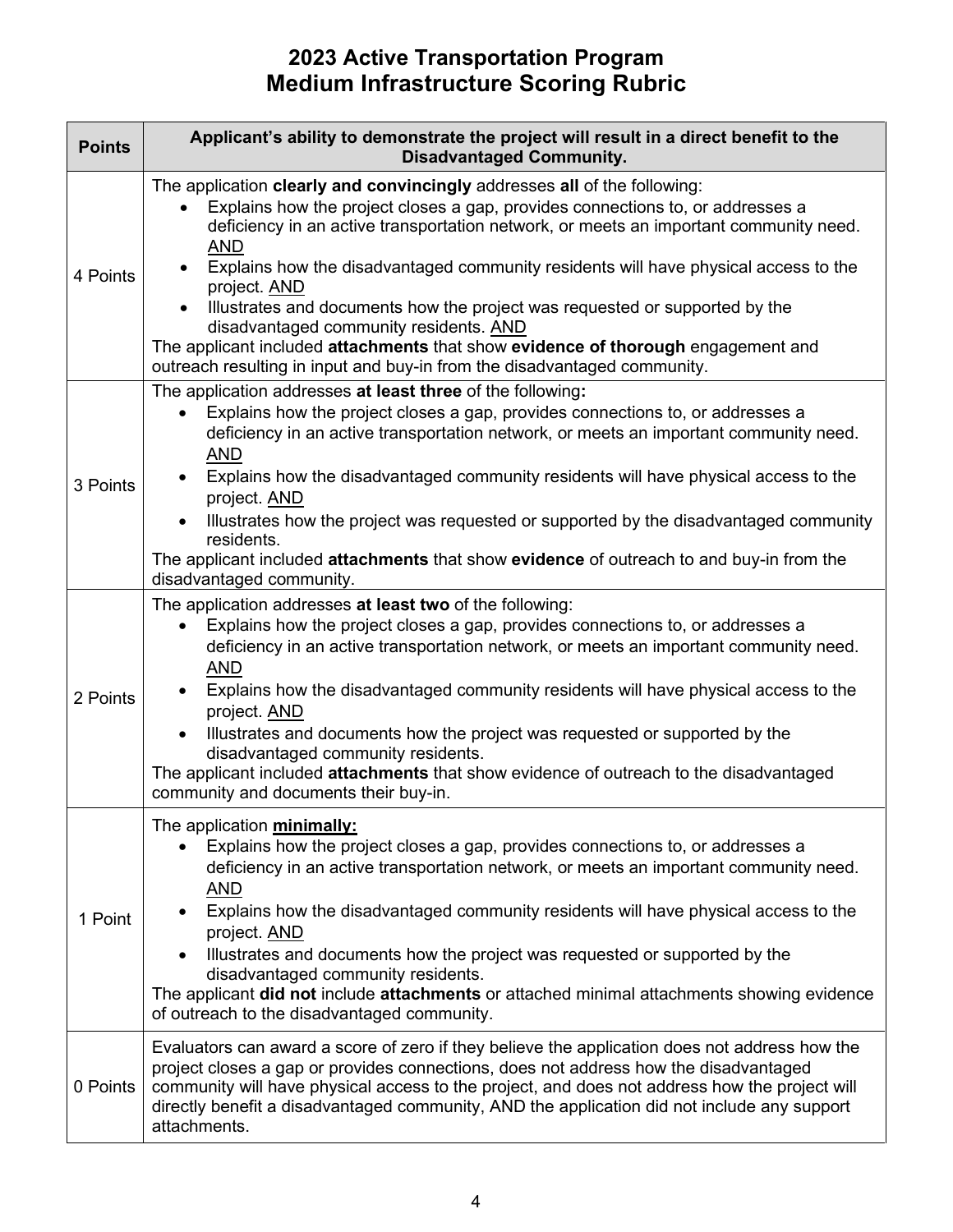### **Points for part D (Project Location) and Part E (Severity) will be calculated by CTC.**

 *D. Project Location: (0 - 2 points)* 

*Is your project located within a disadvantaged community?* 

| <b>Points</b> | Applicant's ability to demonstrate the project is located within a DAC. |
|---------------|-------------------------------------------------------------------------|
| 2 Points      | Project location(s) are/is fully (100%) located within a DAC.           |
| 1 Point       | Project location(s) are/is partially (less than 100%) within a DAC.     |
| 0 Points      | None of the project location(s) are/is within a DAC.                    |

### **E. Severity: (0-4 points)**

| <b>Points</b> |                                                                    | Median Household Income (MHI) Criteria - MHI = \$60,188 |
|---------------|--------------------------------------------------------------------|---------------------------------------------------------|
| 0 Points      | Greater than 80% of the MHI                                        | greater than \$60,188.00                                |
| 1 Point       | 75% through 80% of MHI                                             | \$56,426.25 through \$60,188.00                         |
| 2 Points      | 70% through <75% of MHI                                            | \$52,664.50 through \$56,426.24                         |
| 3 Points      | 65% through <70% of MHI                                            | \$48,902.75 through \$52,664.49                         |
| 4 Points      | <65% of MHI                                                        | less than \$48,902.75                                   |
| <b>Points</b> |                                                                    | <b>CalEnviroScreen Criteria</b>                         |
| 0 Points      | Above 25% most disadvantaged                                       | less than 40.05                                         |
| 1 Point       | 20% through 25% most disadvantaged                                 | 40.05 through 43.38                                     |
| 2 Points      | 15% through <20% most disadvantaged                                | 43.39 through 47.54                                     |
| 3 Points      | 10% through <15% most disadvantaged                                | 47.55 through 51.97                                     |
| 4 Points      | <10% most disadvantaged                                            | 51.98 through 93.18                                     |
| <b>Points</b> |                                                                    | <b>Free or Reduced Lunches</b>                          |
| 0 points      | Less than 75% of students receive free or reduced lunches          |                                                         |
| 1 Point       | $\geq$ 75% through 80% of students receive free or reduced lunches |                                                         |
| 2 Points      | > 80% through 85% of students receive free or reduced lunches      |                                                         |
| 3 Points      | > 85% through 90% of students receive free or reduced lunches      |                                                         |
| 4 Points      | > 90% of students receive free or reduced lunches                  |                                                         |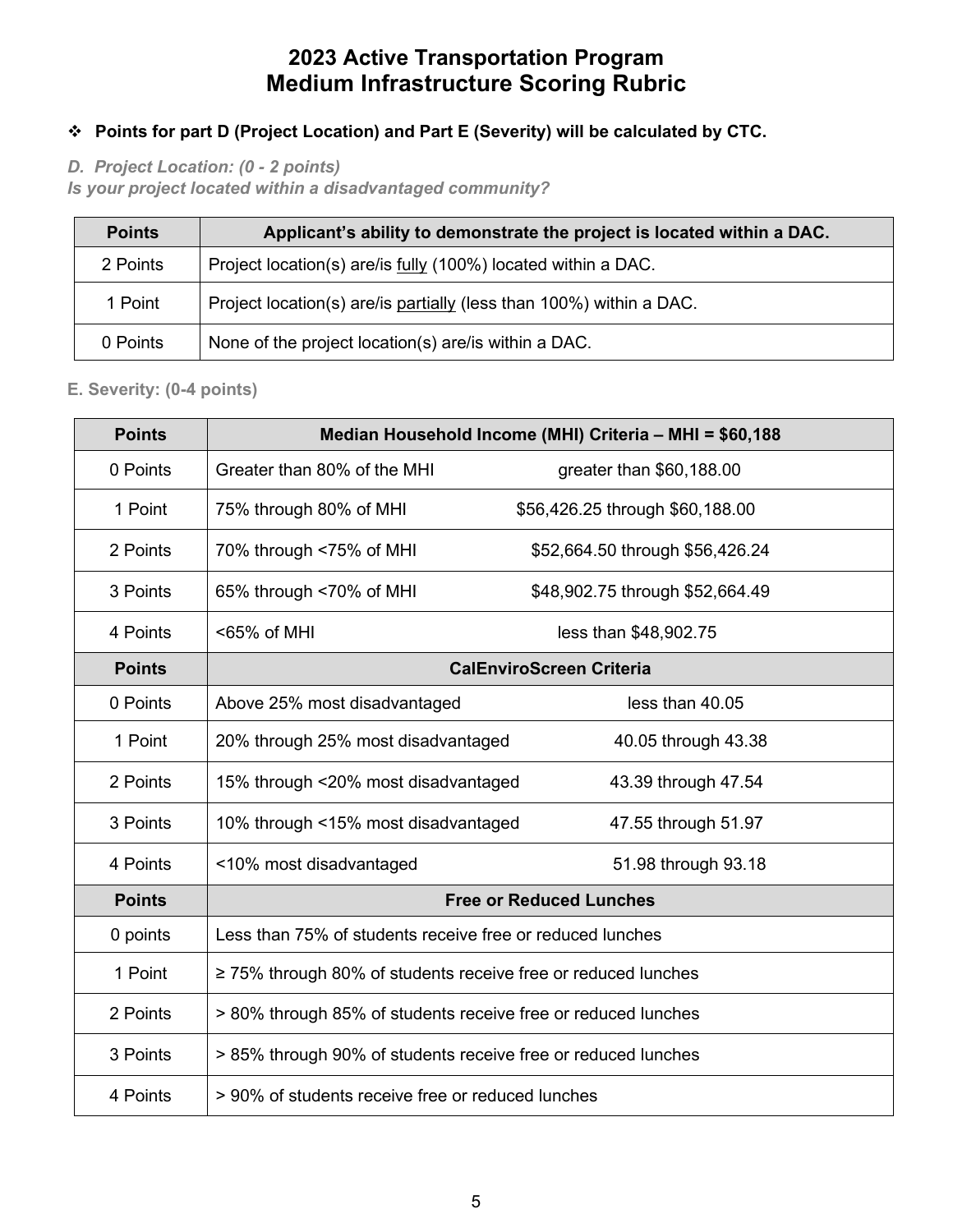| <b>Points</b> | <b>Healthy Places Index Percentile</b>               |
|---------------|------------------------------------------------------|
| 0 Points      | Healthy Places Index Score above 25 Percentile       |
| 1 Point       | Healthy Places Index Score 20 through 25 Percentile  |
| 2 Points      | Healthy Places Index Score 15 through <20 Percentile |
| 3 Points      | Healthy Places Index Score 10 through <15 Percentile |
| 4 Points      | Healthy Places Index Score <10 Percentile            |

| Category                                                                                        | <b>Points</b> | <b>Other DAC Criterion</b>                                                                                                                                                                                                                                                                                                                                                                                                                                                        |
|-------------------------------------------------------------------------------------------------|---------------|-----------------------------------------------------------------------------------------------------------------------------------------------------------------------------------------------------------------------------------------------------------------------------------------------------------------------------------------------------------------------------------------------------------------------------------------------------------------------------------|
| Other MHI or<br>CalEnviroScreen<br>Assessment                                                   | 0 or 1 point  | If a project applicant believes a project benefits a disadvantaged<br>community, but the project does not meet the aforementioned criteria<br>due to a lack of accurate Census data or CalEnviroScreen data that<br>represents a small neighborhood or unincorporated area, the applicant<br>must submit for consideration a quantitative assessment, to demonstrate<br>that the community's median household income is at or below 80% of<br>that state median household income. |
| Regional<br><b>Definition</b>                                                                   | 0 or 1 point  | If the applicant believes a project benefits a disadvantaged community<br>based on an adopted regional definition, the applicant must submit for<br>consideration the regional definition, as well as <b>how</b> their specific<br>community qualifies under that definition.                                                                                                                                                                                                     |
| Federally<br>Recognized<br>Tribal Lands or<br>projects<br>submitted by<br>Tribal<br>Governments | 4 points      | Projects located within federally recognized Tribal Lands (typically within<br>the boundaries of a Reservation or Rancheria) or projects submitted by<br>Tribal Governments (federally recognized Native American tribes).                                                                                                                                                                                                                                                        |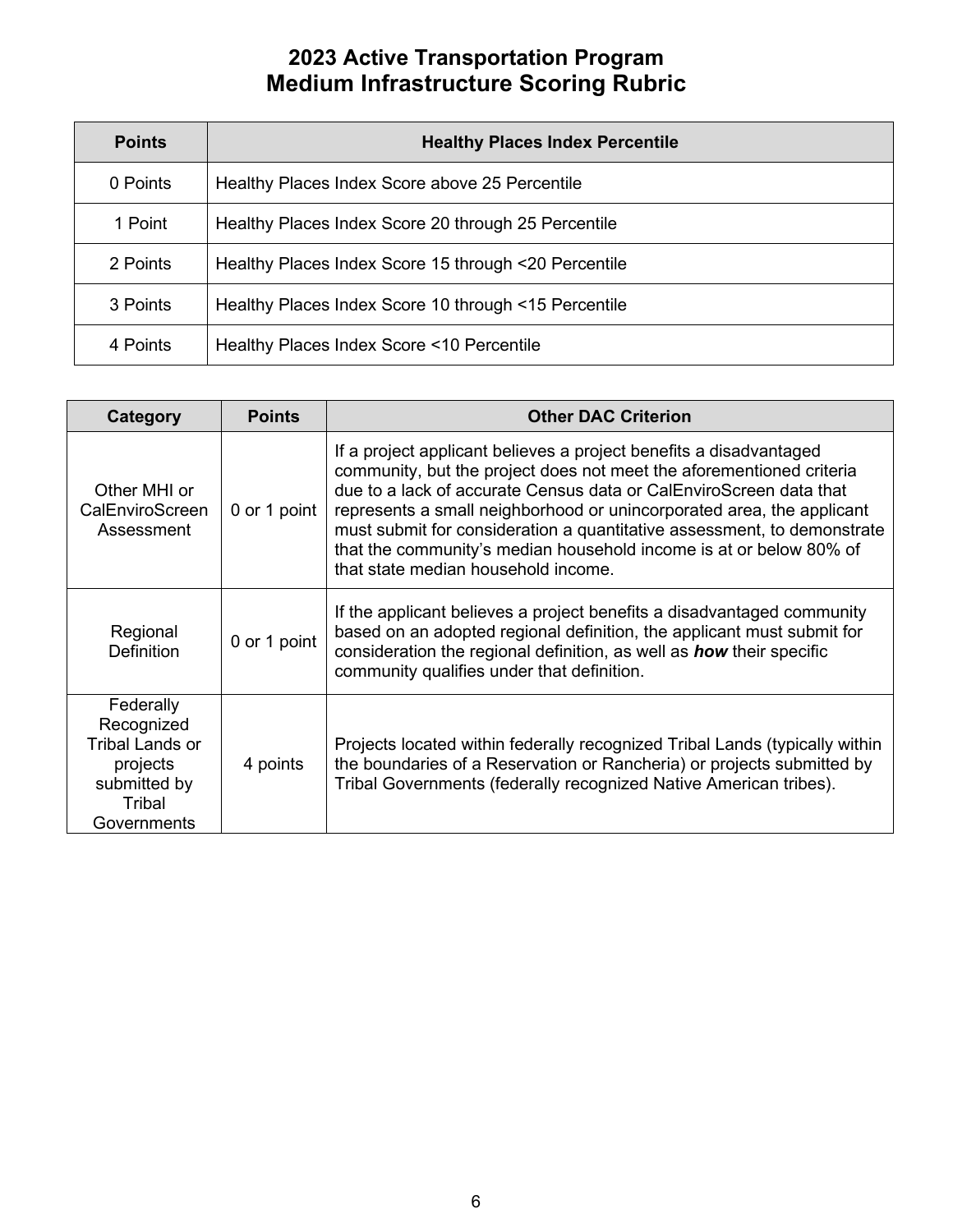### **QUESTION #2: POTENTIAL FOR INCREASED WALKING AND BICYCLING, ESPECIALLY AMONG STUDENTS, INCLUDING THE IDENTIFICATION OF WALKING AND BICYCLING ROUTES TO AND FROM SCHOOLS, TRANSIT FACILITIES, COMMUNITY CENTERS, EMPLOYMENT CENTERS, AND OTHER DESTINATIONS; AND INCLUDING INCREASING AND IMPROVING CONNECTIVITY AND MOBILITY OF NON-MOTORIZED USERS. (0-40 POINTS)**

 *A. Statement of Project Need. Describe the community and the issue(s) that this project will address. the project best deliver that outcome? (0-20 points) How will the proposed project benefit the non-motorized users of all ages and varying abilities, including students, older adults, and persons with disabilities? What is the project's desired outcome, and how will* 

 *Discuss:* 

- *Community characteristics and context (e.g., urban/rural/suburban, relevant history, socioeconomic characteristics, etc.)*
- *Destinations and key connectivity the project will achieve*
- *How the project will increase walking and or biking*
- *The lack of mobility, if applicable does the population have limited access to cars, bikes, and/or transit?* 
	- o *Does the project have an unserved or underserved demand?*
- *The local health concerns responses should focus on:* 
	- *social environment that affect the project community and can be addressed through the biking increase physical activity").*  o *Specific local public health concerns, health disparity, and/or conditions in the built and proposed project. Please provide detailed and locally relevant answers instead of general descriptions of the health benefits of walking and biking (i.e., "walking and*
	- o *Local public health data demonstrating the above public health concern or health disparity. Data should be at the smallest geography available (state or national data is not sufficient). One potential source is the [Healthy Places Index \(HPI\).](http://healthyplacesindex.org/)*
- *For combined I/NI: discuss the need for an encouragement and education program.*

### **Special Instructions & Expectations for Evaluators:**

 from applications that are successful in the program. Applicants are not required to submit user counts at the time of application. User counts will be collected

- "**Need**" must be considered in the context of the "**potential** for increased walking and bicycling" among users of all ages and varying abilities.
- • "**Need**" must be considered in **all** of the following:
	- $\circ$  Connectivity to key destinations
	- o Mobility to access everyday needs and services
	- $\circ$  Local public health concerns
- To receive the maximum points, applicants must thoroughly demonstrate **all** of the above aspects of "need," and should address the needs of vulnerable and underserved populations, including disadvantaged communities (if applicable), older adults, and persons with disabilities.

- • Review the data provided for reasonableness from the proposed project.
	- decision.  $\circ$  Consult the attached photos, and any other information available to make an informed
	- o A project does not need to have, or create large numbers in order to cause great change to a community's active transportation increases, and this can be reflected in the scores given to a project.
- Evaluate the level to which the applicant demonstrated the need for improvements in the project area.
	- o When citing key destinations, does the applicant also explain *why* those destinations are important for the community being impacted?
	- o Do they cite *specific* destinations or just say "schools" or "stores" or "amenities"?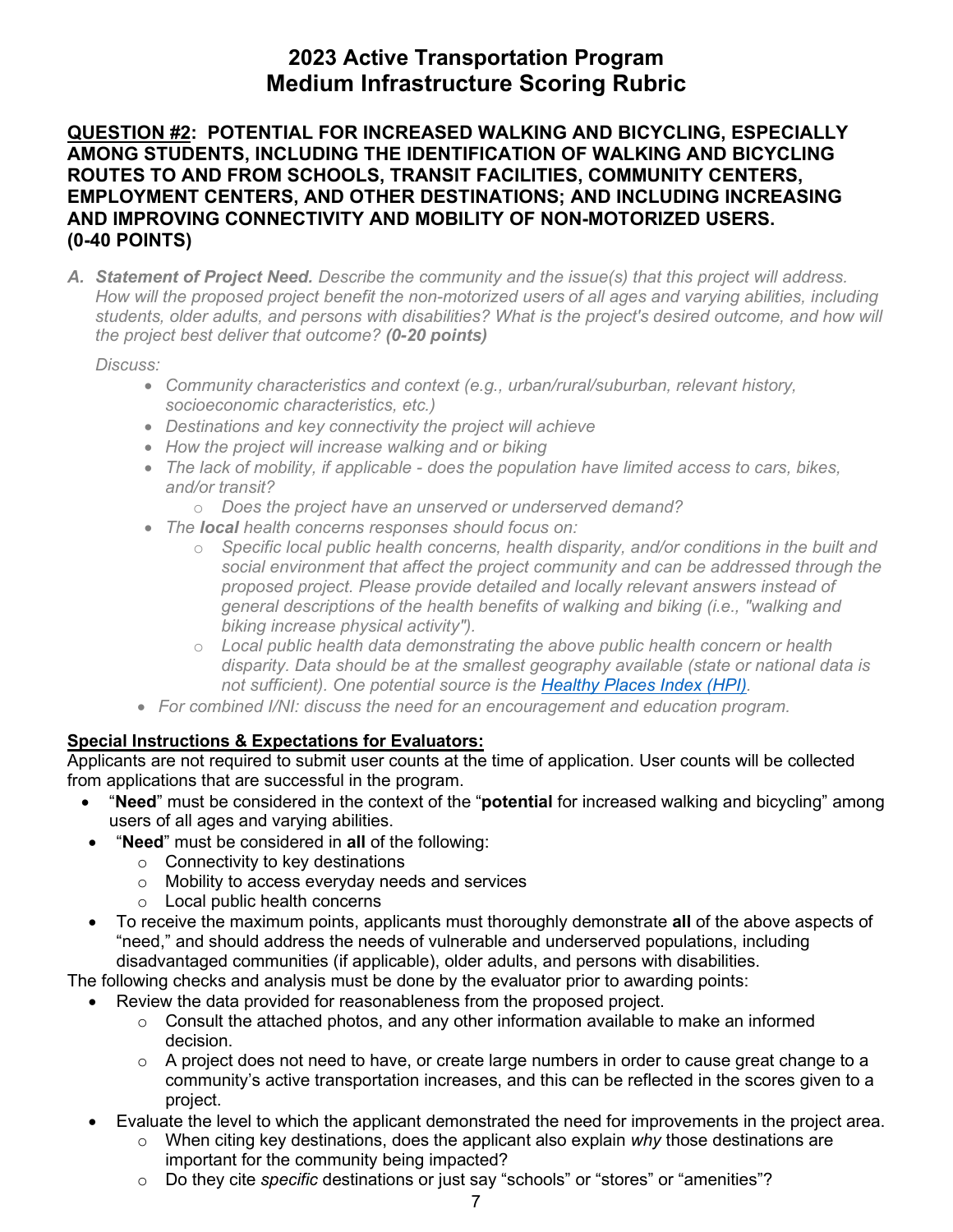- conditions in the built and social environment affecting the project community that can be  $\circ$  Did the applicant identify specific local public health concerns, health disparity, and/or addressed by increasing walking and biking? Including:
	- biking is good for health because it increases physical activity.") AND  $\div$  A thorough and nuanced discussion of existing health condition(s) amongst targeted users (responses should be more sophisticated than simply stating, "Walking and
	- The physical or social conditions (known as the social determinants of health) in the target community that contribute to the current health conditions (beyond other elements already addressed in the application, including bike/ped infrastructure gaps and barriers, collision rates, etc.) AND
- $\circ$  Provides local public health data demonstrating the above public health concern or health disparity, including:
	- \* Inclusion of health data at the smallest geography available (i.e., census tract or county level if census tract is not available) AND
	- rural communities of similar size). Health status of targeted users given as percentages or rates using relevant and local health indicators AND stated as ranks or comparisons to non-targeted user data (e.g., the community has a higher/lesser obesity rate compared to both the state and other

| <b>Points</b>              | Applicant's ability to demonstrate a specific active transportation need.                                                                                                                                                                                                                                                                                                                                                                                                                                                                                                        |
|----------------------------|----------------------------------------------------------------------------------------------------------------------------------------------------------------------------------------------------------------------------------------------------------------------------------------------------------------------------------------------------------------------------------------------------------------------------------------------------------------------------------------------------------------------------------------------------------------------------------|
| $16 - 18$<br><b>Points</b> | The application compellingly demonstrates "need" in the project area, and documents all of<br>the following in a clear narrative:<br>the lack of connectivity,<br>$\bullet$<br>the lack of mobility for non-motorized users,<br>$\bullet$<br>data showing the local health concerns, including a comparison to statewide health data<br><b>AND if applicable</b><br>For projects benefiting a disadvantaged community – the need for the project in that<br>community,<br>For NI components – the need for the education and encouragement program.<br>$\bullet$                 |
| $11 - 15$<br><b>Points</b> | The application duly demonstrates "need" in the project area, and documents only 2 of the<br>following clearly, and at least one other partially:<br>the lack of connectivity,<br>$\bullet$<br>the lack of mobility for non-motorized users,<br>$\bullet$<br>data showing the local health concerns, including a comparison to statewide health data<br><b>AND if applicable</b><br>For projects benefiting a disadvantaged community – the need for the project in that<br>$\bullet$<br>community,<br>For NI components – the need for the education and encouragement program. |
| $5 - 10$<br><b>Points</b>  | The application somewhat demonstrates "need" in the project area, and documents<br>only 1 of the following clearly, and at least one other partially:<br>the lack of connectivity,<br>$\bullet$<br>the lack of mobility for non-motorized users,<br>$\bullet$<br>data showing the local health concerns, including a comparison to statewide health data<br>$\bullet$<br><b>AND if applicable</b><br>For NI components - the need for the education and encouragement program.                                                                                                   |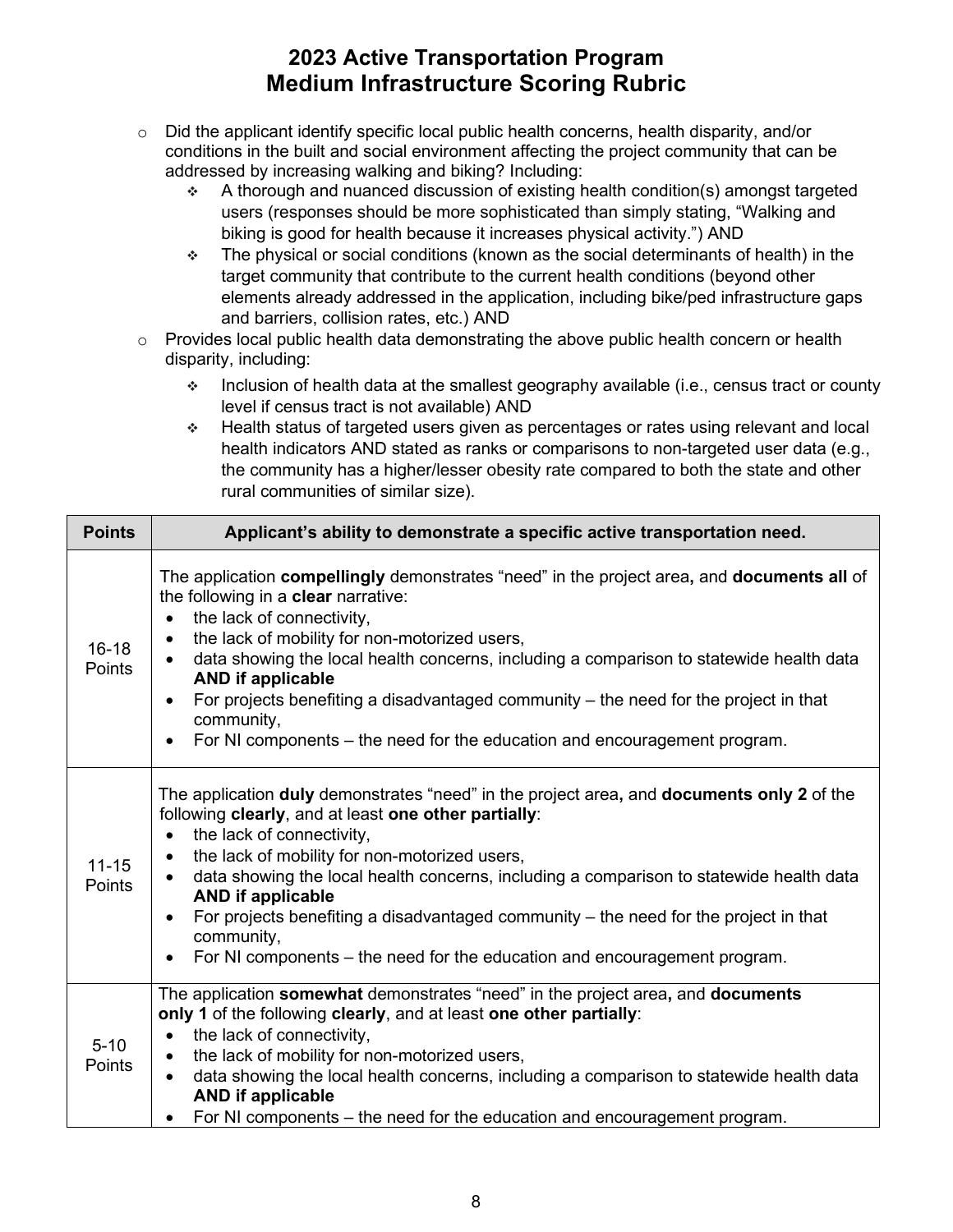| 1-4<br>Points | The application minimally demonstrates "need" in the project area, and partially documents<br>1 of the following:<br>the lack of connectivity,<br>$\bullet$<br>the lack of mobility for non-motorized users,<br>$\bullet$<br>local health concerns<br>$\bullet$<br><b>AND if applicable</b><br>For NI components – the need for the education and encouragement program.<br>$\bullet$ |
|---------------|---------------------------------------------------------------------------------------------------------------------------------------------------------------------------------------------------------------------------------------------------------------------------------------------------------------------------------------------------------------------------------------|
| 0 Points      | The application does not demonstrate "need" in the project area in any of the three<br>areas of need, there is no mention of the need of the disadvantaged community, and there<br>is <b>no mention</b> of the NI program (if applicable).                                                                                                                                            |

### **PLUS:**

### **Special Instructions & Expectations for Evaluators:**

The following checks and analysis must be done by the evaluator prior to awarding points:

- Does the applicant address how students will use and have access to the project?
- Projects can receive points for demonstrating the transportation needs of students of all ages, including high school and college/community college.
- • If the applicant simply states "schools" as a destination the project will connect to, that does not warrant the two points.
- The project **DOES NOT** have to be a safe routes to school project in order to receive these points.

| <b>Points</b> | Applicant's ability to demonstrate the active transportation needs of STUDENTS.                 |
|---------------|-------------------------------------------------------------------------------------------------|
| 2 Points      | The application addresses the active transportation needs of students                           |
| 0 Points      | The application <b>does not</b> address or mention the active transportation needs of students. |

- *B. Describe how the proposed project will address the active transportation need: (0-20 points)* 
	- *Close a gap?*
	- *Creation of new routes?*
	- *Removal of barrier to mobility?*
	- *Other improvements to existing routes?*
	- *Implements a non-infrastructure program?*

### **Special Instructions & Expectations for Evaluators:**

- "**Need**" must be considered in the context of the "potential for increased walking and bicycling" for all ages and varying abilities.
- "**The proposed project will address**" must be considered in all of the following "needs":
	- $\circ$  the lack of connectivity,
	- $\circ$  the lack of mobility for non-motorized users,
	- o local health concerns
- • To receive the maximum points, applicants must demonstrate **all** of the above aspects of "need" for each improvement category.
	- $\circ$  Since each category addresses a different need, the answers provided should be specific to the improvement category.
- The amount of points an applicant/project receives on this sub-question is **not impacted by the number of categories documented** for addressing the active transportation need.
	- categories are not appropriate for the project to better or more fully address the need. o An application only documenting **one category** has the potential of receiving full points as long as it can fully meet the scoring criteria. It is up to the applicant to demonstrate that additional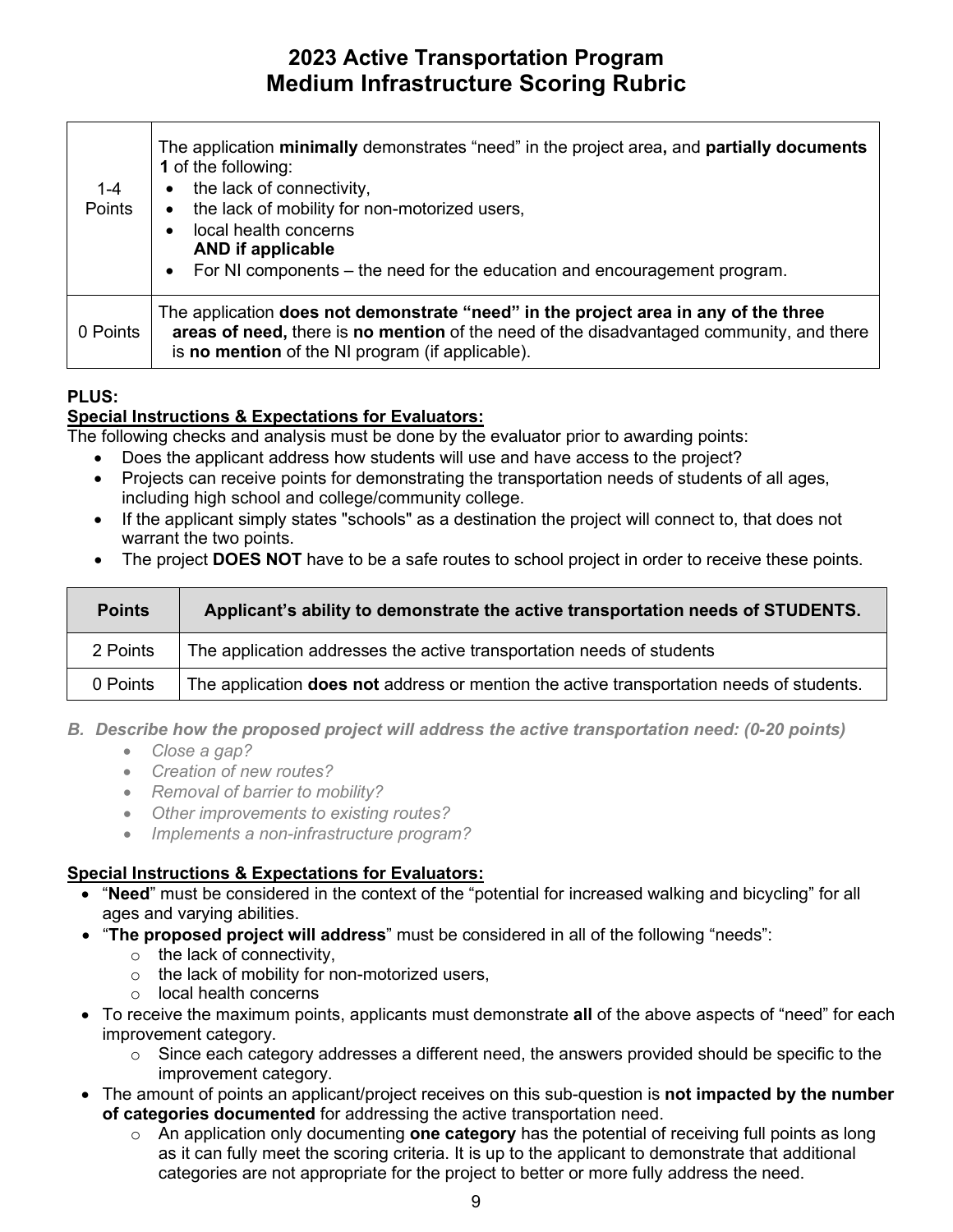$\circ$  An application documenting numerous categories should not automatically receive additional points. It is up to the applicant to demonstrate that the project scope connected to each category is **relevant** to the non-motorized users' needs in the project limits.

 considers particularly important, e.g., a hospital or other health care facility, a grocery store, a transit station, a community center, a retail center, or an employment center (where the community can reasonably expect A "very important destination" includes those that offer access to goods, services, and activities that society to find employment). The applicant may be able to make a case for other destinations that are very important to the community benefitting from the proposed project.

- • Evaluate if the applicant demonstrates that the proposed improvements are the best solution to address the need described in sub-question A. For combined I/NI projects, the applicant should address both infrastructure and non-infrastructure elements.
- Evaluate if the destinations shown in the application are reasonably accessible by non-motorized users.
- Determine if an increase in active transportation modes can be realized by the project.
- Determine if the local public health department and/or local community-based organization that provides support for health equity/addressing health disparities
	- $\circ$  Was the local public health department or community-based organization involved in aspects of data and statistics to highlight the public health need, etc.; and the application such as supporting public engagement, developing project scope, supporting
	- $\circ$  Will the local public health department or community-based organization continue to be engaged in the implementation of the project/program?

| <b>Points</b>              | Applicant's ability to make a case that the project will address the need for active<br>transportation.                                                                                                                                                                                                                                              |
|----------------------------|------------------------------------------------------------------------------------------------------------------------------------------------------------------------------------------------------------------------------------------------------------------------------------------------------------------------------------------------------|
| $16 - 19$<br><b>Points</b> | The answers in Part B clearly demonstrate without a doubt that the project will best<br>address the active transportation needs presented in Part A by:<br>creating or improving links or connections,<br>$\bullet$<br>encouraging the use of routes to very important destinations and community-identified<br>$\bullet$<br>destinations.           |
| $11 - 15$<br><b>Points</b> | The answers in Part B <b>demonstrate</b> that the <b>project will</b> address the active transportation<br>need presented in Part A by:<br>creating or improving links or connections,<br>encouraging the use of routes to very important destinations and community-identified<br>destinations.                                                     |
| $6 - 10$<br>Points         | The answers in Part B <b>somewhat demonstrate</b> that the <b>project has the potential</b> to address<br>the active transportation needs presented in Part A by: (only 1 of the following)<br>creating or improving links or connections,<br>encouraging the use of routes to very important destinations and community-identified<br>destinations. |
| $1 - 5$<br>Points          | The answers in Part B minimally demonstrate that the project may address the active<br>transportation needs presented in Part A by doing only 1 of the following:<br>creating or improving links or connections,<br>$\bullet$<br>encouraging the use of routes to very important destinations and community-identified<br>$\bullet$<br>destinations. |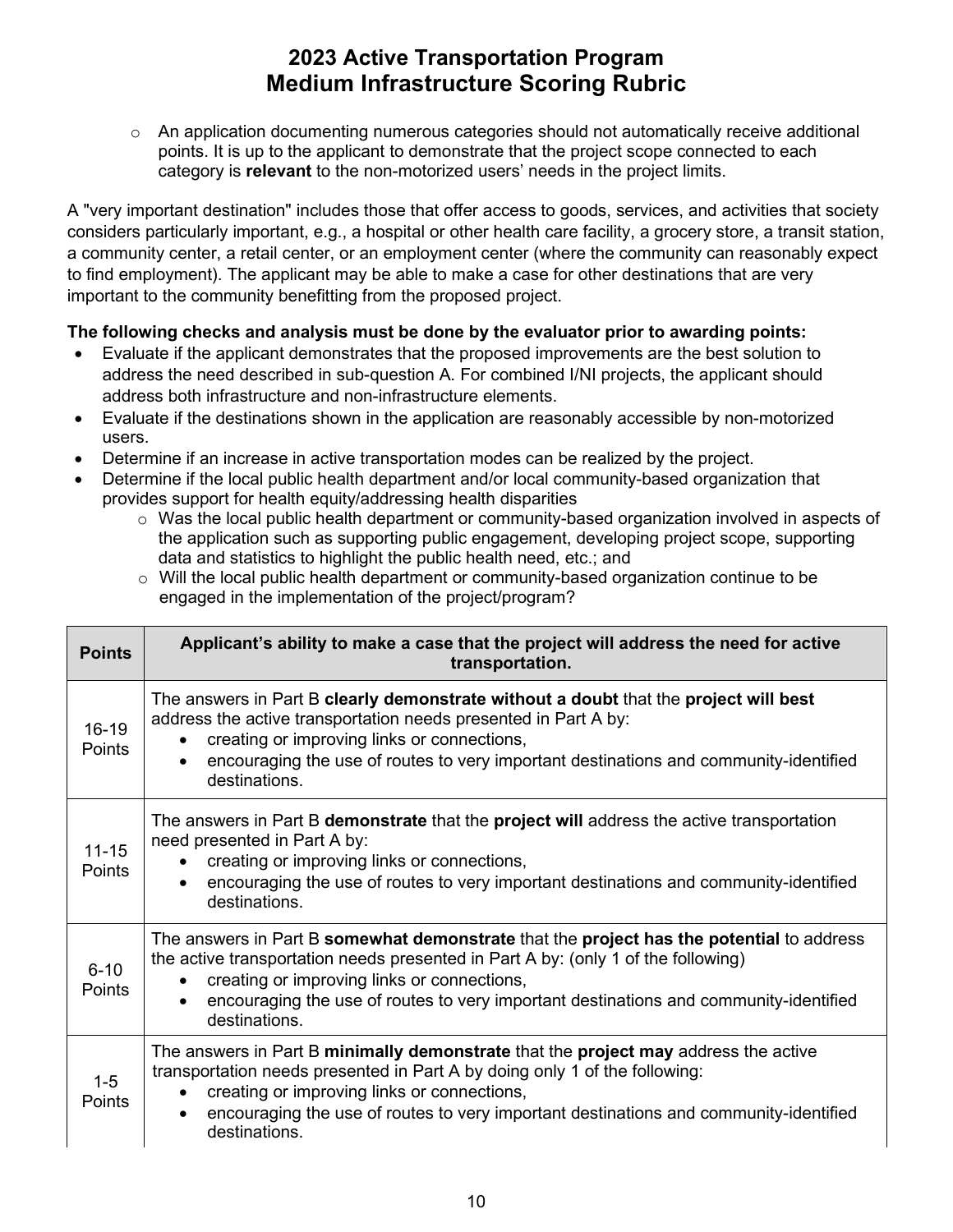|  | $\Big $ 0 Points The application <b>did not demonstrate in any way</b> that the project would address the need presented in Part A. |
|--|-------------------------------------------------------------------------------------------------------------------------------------|
|  |                                                                                                                                     |

### **PLUS:**

### **Special Instructions & Expectations for Evaluators:**

- Does the applicant address how the improvements will help students access the project?
- Projects can receive points for demonstrating the transportation needs of students of all ages, including high school and college/community college.
- If the applicant simply states "schools" as a destination that does not warrant the one point
- The project **DOES NOT** have to be a safe routes to school project in order to receive this point.

| <b>Points</b> | Applicant's ability to make a case that the proposal that will increase the number of<br>active transportation trips accomplished by STUDENTS. |
|---------------|------------------------------------------------------------------------------------------------------------------------------------------------|
| 1 Point       | The project will increase the proportion of active transportation trips accomplished by<br>students                                            |
| 0 Points      | The project will not increase the proportion of active transportation trips accomplished by<br>students.                                       |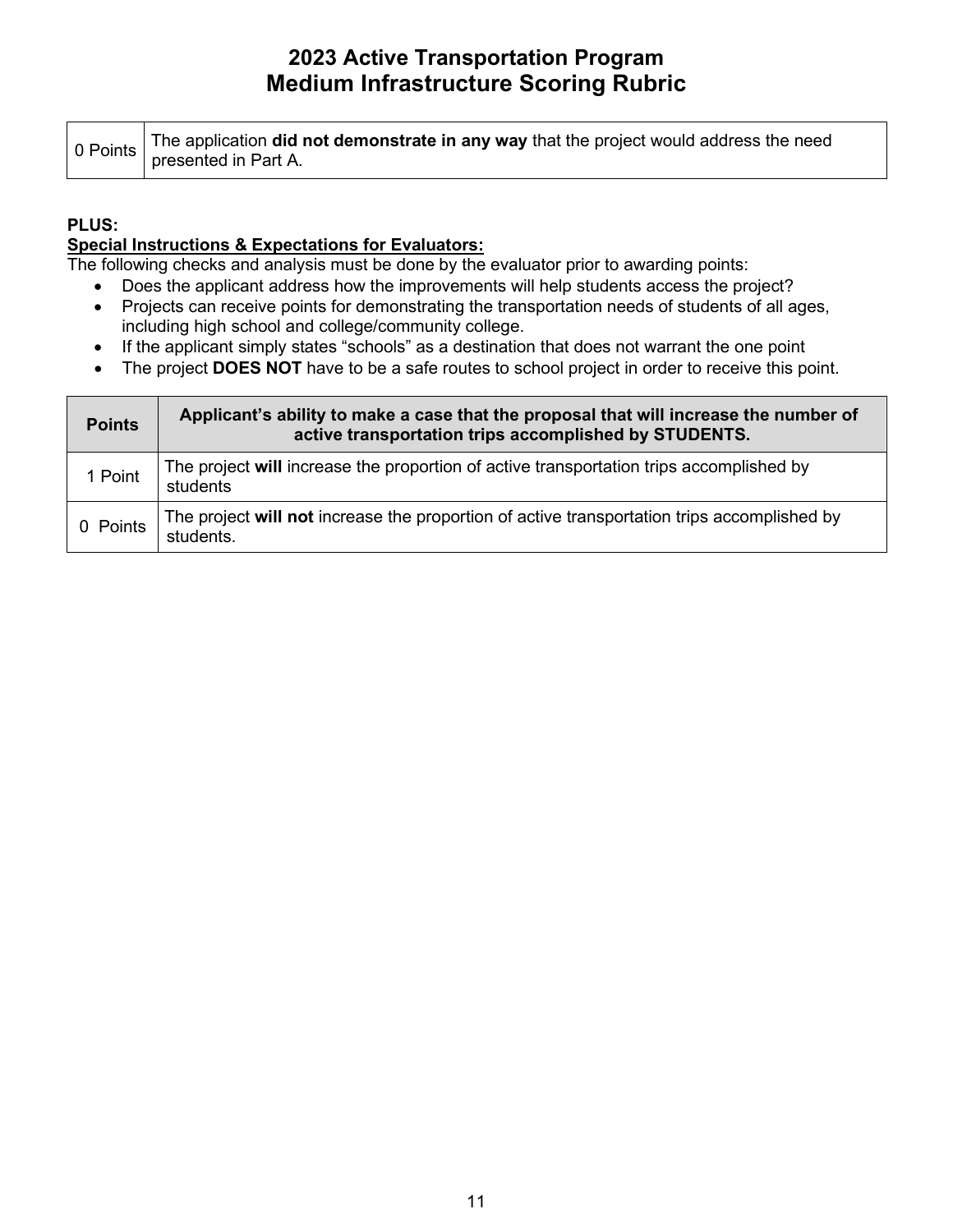### **QUESTION #3: POTENTIAL FOR REDUCING THE NUMBER AND/OR RATE OR THE RISK OF PEDESTRIAN AND BICYCLIST FATALITIES AND INJURIES, INCLUDING THE IDENTIFICATION OF SAFETY HAZARDS FOR PEDESTRIANS AND BICYCLISTS. (0-25 POINTS)**

 *A. Describe the project location's history of pedestrian and bicycle collisions resulting in fatalities and injuries to non-motorized users, which this project will mitigate. (12 points max)* 

### **Expectations for Evaluators:**

Evaluators should evaluate all attachments, including:

- The "County/City Heat Map" and the "Community Heat Map" of the area surrounding the project project limits is significant when compared to the overall jurisdiction/community's collision history, limits: Points are based on the maps demonstrating that the relative collision history within the suggesting that the project limits will be positively impacted by the proposed safety improvements.
	- data, they can still receive the majority or all of the points. Examples of reasons why an applicant may choose to build a project in an area with no or few collisions are:  $\circ$  Note: If an applicant can explain why they are building the project despite the lack of collision
		- $\blacksquare$  It is a new facility.
		- It is so unsafe that there is no bike/ped activity, or it has been banned (e.g., school campus rules).
		- **Some communities have residents that do not report collisions**
	- o If the project is not in one of the highest density crash locations, does the applicant **thoroughly**  explain *why* this location was chosen?
- Project Area Collision Map: Points are based on the map demonstrating that the past collision consider the overall project limits AND the limits of the specific improvements/scope of the project. locations are within the **"Influence Area"** of the proposed safety improvements. Evaluators should
- Collision Summaries and collision lists/reports: Points are based on summaries, lists, and reports demonstrating the overall number of collisions and that collision trends, collision types, and collision details will be positively impacted by the proposed safety improvements.
	- Note: Applicants are allowed to provide safety data in a different format if they prefer OR if they do not have the collision data.
	- • These different data formats that can also show the safety need include: surveys from communities asking about the safety of the project area, near-miss data, information from crowdsourcing applications (such as Street Story), a systemic safety analysis identifying high-risk features or typologies, etc.
		- If an applicant uses an alternate format for safety data, they **must** still attach the appropriate documentation to prove the safety concerns of the project area.

### **Influence Area Guidance**

 A project's expected safety "Influence Area" (i.e., where a project has the potential to mitigate) must be reasonable. The project's "Influence Area" is established by the applicant, and in the TIMS ATP Tool is depicted by the "Project Area Collision Map."

The following are some general criteria to guide applicants and evaluators in determining appropriate "Influence Area" and/or overall project area for their proposed safety improvements/countermeasures (These criteria are defined in the Caltrans Highway Safety Improvement Program Application Instructions). Prior to scoring the Safety Question, the evaluator should assess and try to confirm that the applicant's "project area" (or Influence Area) shown in their maps is reasonable with respect to the following criteria:

- New Traffic Signals: crashes within 250 feet of the new signal.
- intersection/mid-block crossing in all directions affected by the improvement may be used. • For intersection or mid-block crossing improvements, collisions that occurred within 250 feet of the
- • Longitudinal Improvements (bike lanes, sidewalks, road diets, etc.): crashes potentially affected by and within the limits of the improvement.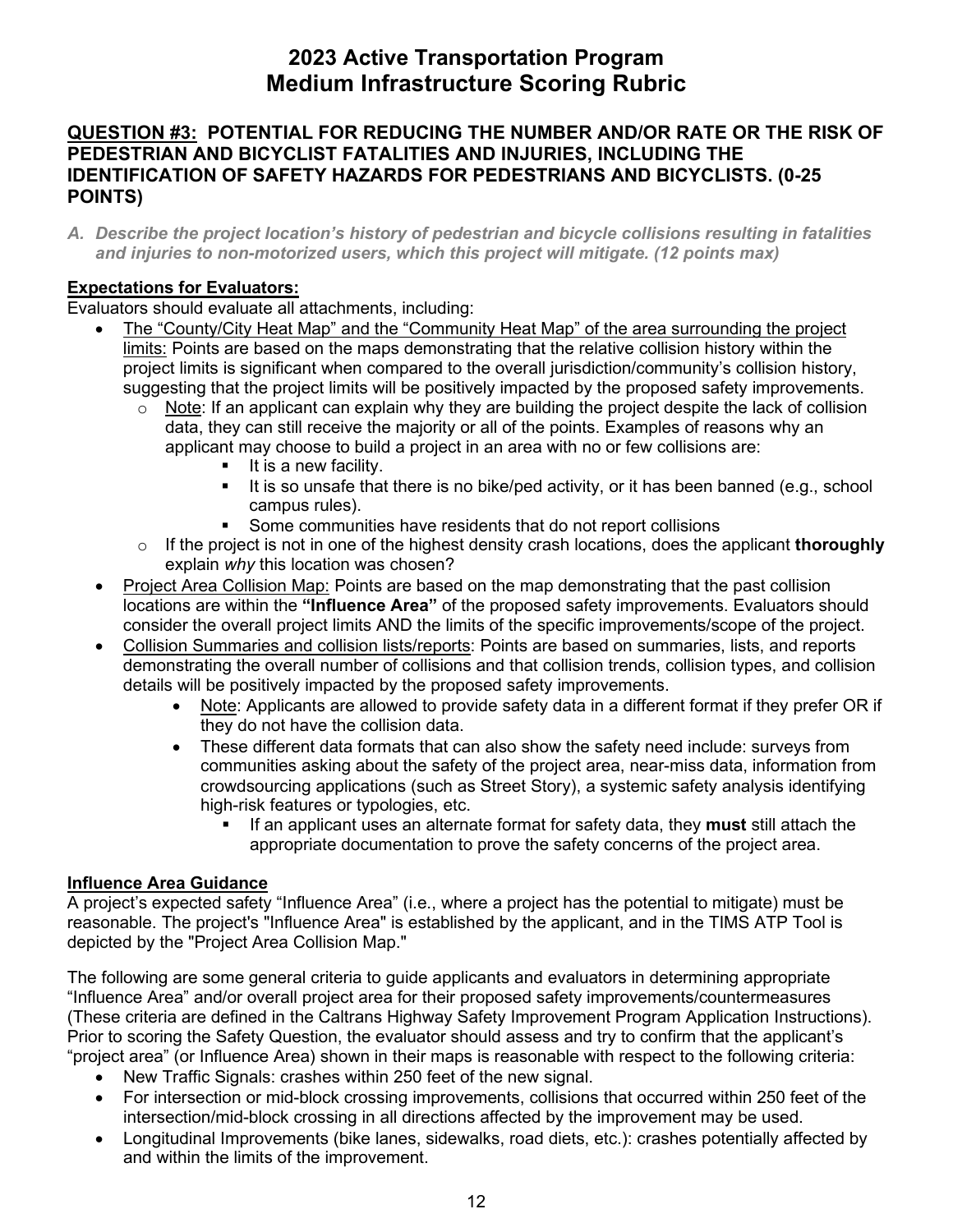- project to eliminate or reduce existing conflict points on parallel routes. • If the improvements represent a new route and there is no past crash and safety data available within the limits of the proposed improvements, the applicant should consider the potential for the
- expected to reduce the likelihood of past crashes from reoccurring. The overall applicant data provided in the Narrative Questions and various attachments must support the use of parallel crash • The crash data from parallel routes can be included where the new facility/route can be reasonably data.

### **Special Instructions & Expectations for Evaluators:**

Applicants are **required** to respond to question **1 or 2**, and have the **option** to respond to **both**.

 **incomplete, inconsistent, or has been manipulated**, they should note this in their evaluation comments, and the application should **not** receive full points for part A. Sub-questions 1 and/or 2 and 3 do not receive any points. The evaluator should verify that the required information in 1 and/or 2 and 3 is provided and complete. If the evaluator team determines the information is

The following "Minimum Requirements" must be met for the application to receive any of these points:

- Applicant must provide the output files from the new TIMS ATP tool (or they may use their own collision database data/software to produce equivalent documents)
- Only pedestrian and bicycle collisions are included.
- • The output files provided by the applicant must meet the following parameters:
	- reasonable per the "Influence Area" guidance below. o The project's "Influence Area," as defined by the applicant and shown in the output documents, must be consistent with the project maps/plans attached to the application AND must be
		- Evaluators should consider point reductions for this question if the applicant included crash data that does not **reasonably** tie to the influence area of the proposed "safety" improvements, AND the applicant does not provide a reasonable explanation for choosing the project location.
	- $\circ$  The collisions represent the most recent 5-11 years of available crash data. (Note: SWITRS and TIMS crash data is typically 1.5 to 2.5 years old before it is loaded into the crash database).
	- $\circ$  If the applicant does not use the TIMS ATP tool and instead uses their own collision database data/software, then the following additional checks and analysis must be done by the evaluators prior to awarding points:
		- Crashes are from official crash reports. The full crash reports do not have to be included, but their report number and agency must be identifiable.
		- Only pedestrian and bicycle crashes are included.
		- **The number of crashes entered into the table is directly supported by both the map** and the listing.
		- Attachments **must** be included to support alternative data (surveys, school policy, or letter from school explaining policy to discourage walking and biking due to safety, etc.)
- The data entered in the application table is accurate and reflects the documentation the applicant provides in alignment with the above requirements.

- The applicant demonstrated that they **analyzed** the past crash/safety data to identify the **specific crash-type trends** which will likely occur in the future if no action is taken.
- The applicant demonstrated there are significant safety threats to pedestrians and/or bicycles that can be mitigated by ATP eligible improvements. The applicant should discuss safety threats to vulnerable and underserved communities, including disadvantaged communities (if applicable), students, older adults, and persons with disabilities.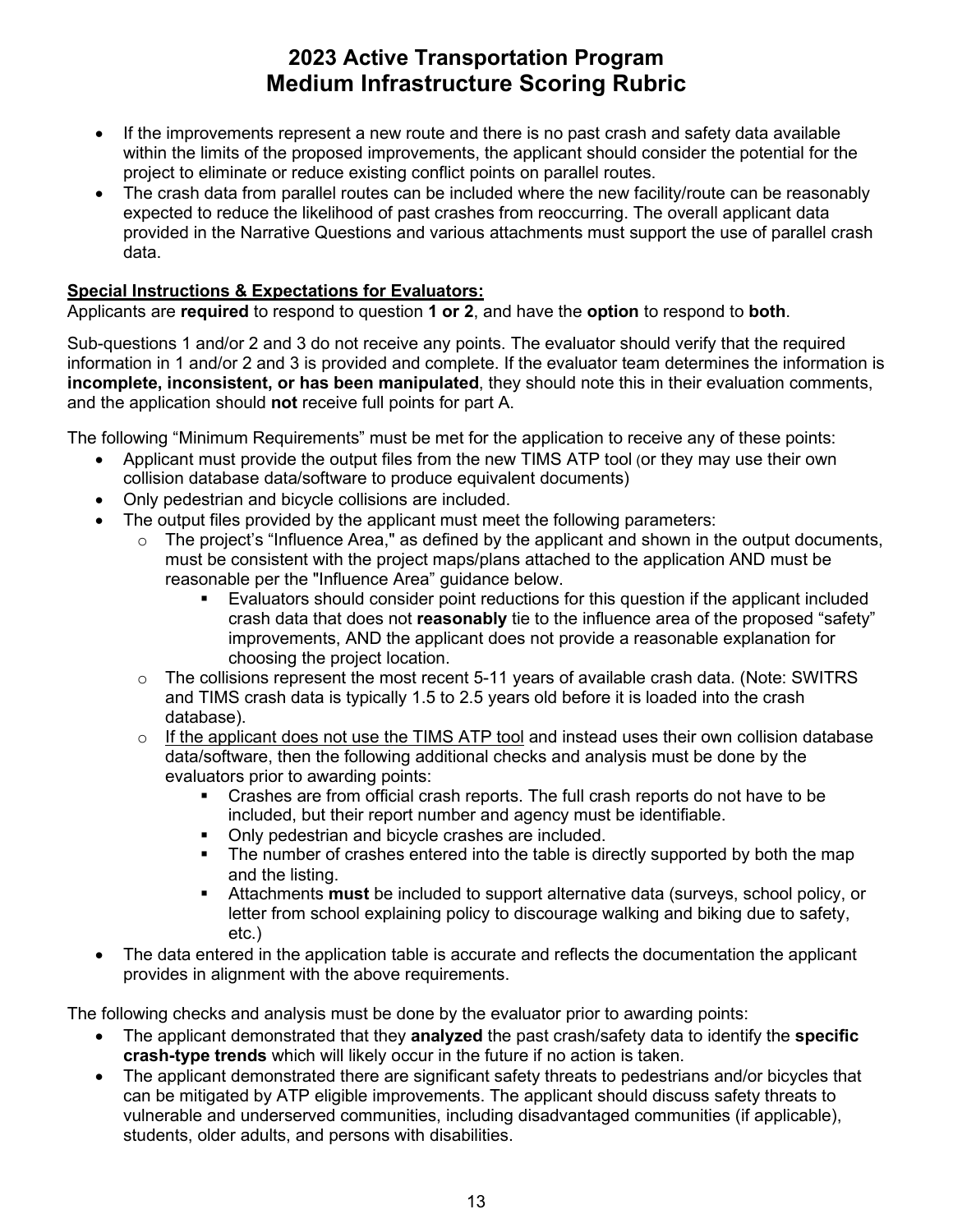| <b>Points</b>      | Applicant's ability to demonstrate the project location represents one of the agency's top<br>priorities for addressing ongoing safety. And applicant's ability to demonstrate that they<br>have analyzed their past Crash/Safety Data and the proposed safety improvements<br>correspond to the types and locations of the past collisions.                                                                                                                                                                                                                                                                                                                                |
|--------------------|-----------------------------------------------------------------------------------------------------------------------------------------------------------------------------------------------------------------------------------------------------------------------------------------------------------------------------------------------------------------------------------------------------------------------------------------------------------------------------------------------------------------------------------------------------------------------------------------------------------------------------------------------------------------------------|
| $9 - 12$<br>Points | The applicant included a <b>Project Area Collision Map</b> that demonstrates that the past collision<br>locations are within the Influence Area of the proposed safety improvements. Collision<br>Summaries and collision lists/reports demonstrate the overall number of collisions is significant<br>and that collision trends, collision types, and collision details will be positively impacted by the<br>proposed safety improvements, OR an applicant was able to clearly and convincingly explain<br>why they are building the project despite the lack of collision data and why this location is one of<br>the top safety concerns despite the collision history. |
|                    | The application clearly and convincingly shows:<br>That the past crash/safety data was analyzed by the applicant to identify the specific crash-<br>$\bullet$<br>type trends that will likely occur in the future if no action is taken.<br>Collision types and collision details will be positively impacted by the proposed safety<br>$\bullet$<br>improvements.                                                                                                                                                                                                                                                                                                          |
|                    | There are significant safety threats to pedestrians and/or bicycles that can be mitigated by<br>$\bullet$<br>ATP eligible improvements.<br>That the applicant considered safety threats to vulnerable and underserved populations.<br>$\bullet$<br><b>AND if applicable</b><br>For NI components – clearly explains how the project educates bicyclists, pedestrians,<br>$\bullet$                                                                                                                                                                                                                                                                                          |
|                    | and/or drivers about safety hazards and encourages safe behavior.                                                                                                                                                                                                                                                                                                                                                                                                                                                                                                                                                                                                           |
| $5-8$<br>Points    | The applicant included a Project Area Collision Map demonstrates that some of the past<br>collision locations are within the "Influence area" of the proposed safety improvements. Collision<br>Summaries and collision lists/reports demonstrate the overall number of collisions is significant<br>and that collision trends, collision types, and collision details will be positively impacted by the<br>proposed safety improvements, OR an applicant was able to convincingly explain why they are<br>building the project despite the lack of collision data and why this location is one of the top<br>safety concerns despite the collision history.               |
|                    | The application convincingly shows:<br>That the past crash/safety data was analyzed by the applicant to identify the specific crash-<br>type trends that will likely occur in the future if no action is taken.<br>Collision trends, collision types, and collision details will be somewhat impacted by the<br>$\bullet$<br>proposed safety improvements.                                                                                                                                                                                                                                                                                                                  |
|                    | There are <b>moderate</b> safety threats to pedestrians and/or bicycles that can be mitigated by<br>$\bullet$<br>ATP eligible improvements.<br><b>AND if applicable</b>                                                                                                                                                                                                                                                                                                                                                                                                                                                                                                     |
|                    | For NI components – moderately explains how the project educates bicyclists, pedestrians,<br>$\bullet$<br>and/or drivers about safety hazards and encourages safe behavior.                                                                                                                                                                                                                                                                                                                                                                                                                                                                                                 |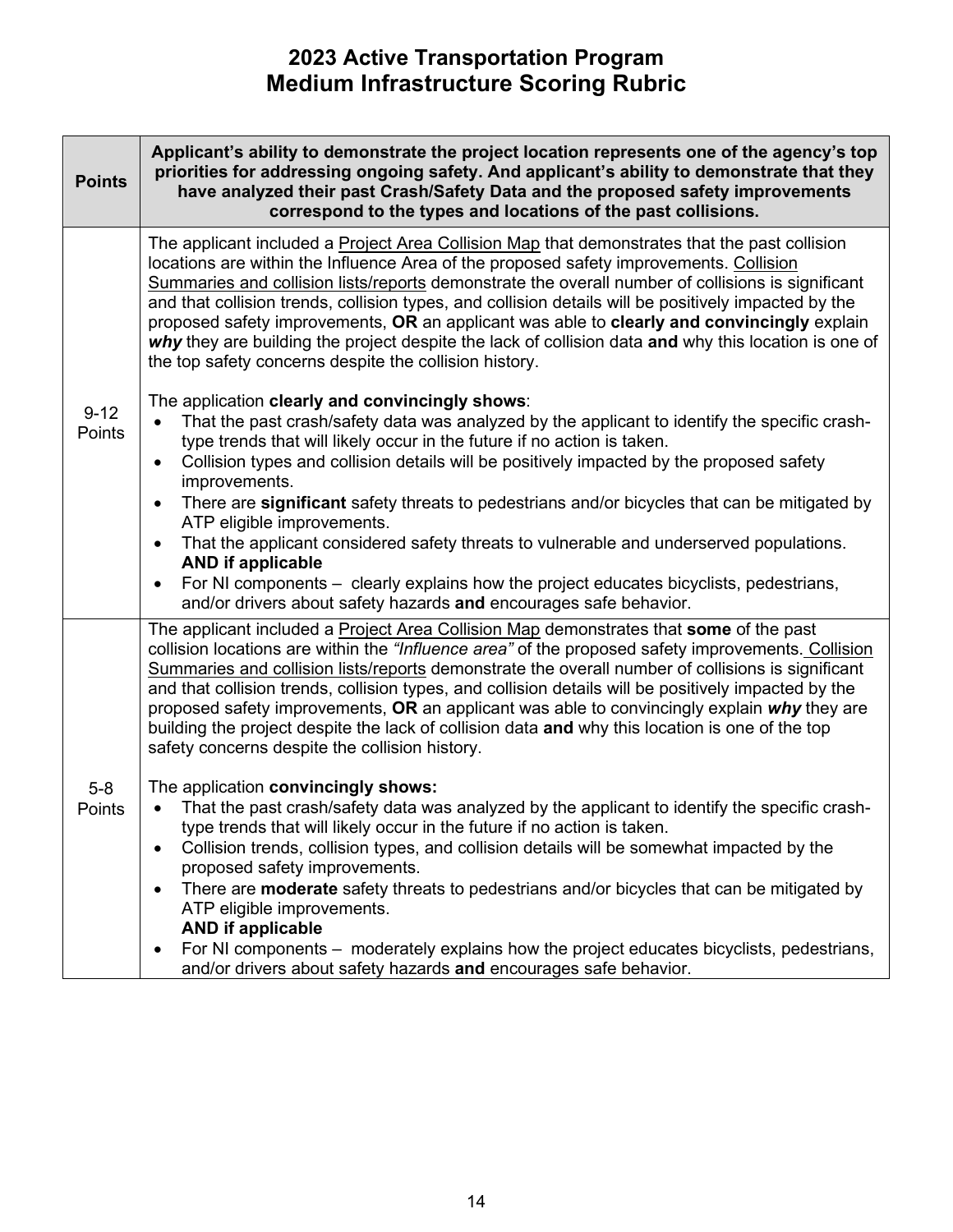| $1 - 4$<br>Points | The applicant included a Project Area Collision Map that demonstrates that a few of the past<br>collision locations are within the Influence Area of the proposed safety improvements. Collision<br>Summaries and collision lists/reports demonstrate the overall number of collisions is significant<br>and that collision trends, collision types, and collision details will be positively impacted by the<br>proposed safety improvements, OR an applicant was able to somewhat explain why they are<br>building the project despite the lack of collision data and why this location is one of the top<br>safety concerns despite the collision history.<br>The application somewhat shows:<br>That the past crash/safety data was looked at by the applicant to identify the specific crash-<br>$\bullet$<br>type trends that will likely occur in the future if no action is taken.<br>Collision trends, collision types, and collision details will be minimally impacted by the<br>$\bullet$<br>proposed safety improvements.<br>There are minimal safety threats to pedestrians and/or bicycles that can be mitigated by<br>$\bullet$<br>ATP eligible improvements.<br><b>AND if applicable</b> |
|-------------------|-----------------------------------------------------------------------------------------------------------------------------------------------------------------------------------------------------------------------------------------------------------------------------------------------------------------------------------------------------------------------------------------------------------------------------------------------------------------------------------------------------------------------------------------------------------------------------------------------------------------------------------------------------------------------------------------------------------------------------------------------------------------------------------------------------------------------------------------------------------------------------------------------------------------------------------------------------------------------------------------------------------------------------------------------------------------------------------------------------------------------------------------------------------------------------------------------------------|
|                   | For NI components – minimally explains how the project educates bicyclists, pedestrians,<br>$\bullet$<br>and/or drivers about safety hazards and encourages safe behavior.                                                                                                                                                                                                                                                                                                                                                                                                                                                                                                                                                                                                                                                                                                                                                                                                                                                                                                                                                                                                                                |
| 0 Points          | The applicant included a Project Area Collision Map demonstrating that a few of the past<br>collision locations are within the Influence Area of the proposed safety improvements. Collision<br>Summaries and collision lists/reports demonstrate the overall number of collisions is significant<br>and that collision trends, collision types, and collision details will be positively impacted by the<br>proposed safety improvements, OR an applicant was able to minimally explain why they are<br>building the project despite the lack of collision data and why this location is one of the top<br>safety concerns despite the collision history.                                                                                                                                                                                                                                                                                                                                                                                                                                                                                                                                                |
|                   | The application doesn't really show:<br>That the past crash/safety data was analyzed by the applicant to identify the specific crash-<br>$\bullet$<br>type trends that will likely occur in the future if no action is taken.<br>There are almost no safety threats to pedestrians and/or bicycles that can be mitigated by<br>$\bullet$<br>ATP eligible improvements.<br><b>AND if applicable</b><br>For NI components: The application does not explain how the project educates bicyclists,<br>$\bullet$                                                                                                                                                                                                                                                                                                                                                                                                                                                                                                                                                                                                                                                                                               |
|                   | pedestrians, and/or drivers about safety hazards or encourages safe behavior.                                                                                                                                                                                                                                                                                                                                                                                                                                                                                                                                                                                                                                                                                                                                                                                                                                                                                                                                                                                                                                                                                                                             |

*B. Safety Countermeasures (13 points max): Describe how the project improvements will remedy (one or more) potential safety hazards that contribute to pedestrian and/or bicyclist injuries or fatalities. Referencing the information you provided in Part A, demonstrate how the proposed countermeasures directly address the underlying factors that are contributing to the occurrence of pedestrian and/or bicyclist collisions. Combined I/NI projects should address both infrastructure and non-infrastructure elements.* 

### **Breakdown of points:**

The amount of points an applicant/project receives on Part B is not impacted by the number of "Potential safety hazards" and "Countermeasures" documented in the application.

- Applications only documenting one "Potential safety hazard" / "Countermeasure" have the potential of receiving full points **as long as** they can fully meet the scoring criteria and demonstrate that implementing only one countermeasure is appropriate to fully address the existing hazards.
- • Applications documenting numerous "Potential safety hazards" / "Countermeasures" should not automatically receive additional or full points. It is up to the applicant to demonstrate that each safety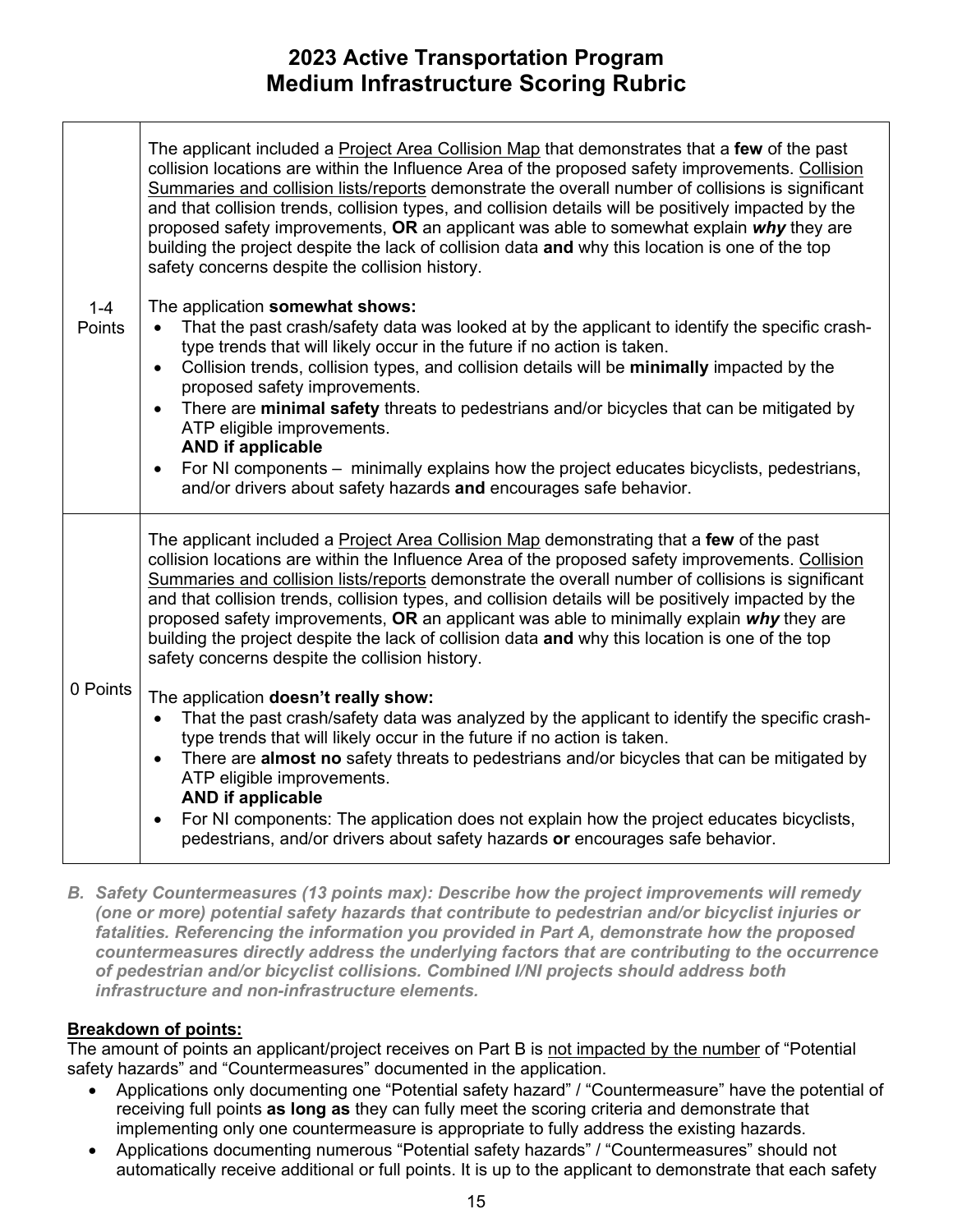being funded by the project is **necessary** to mitigate the potential for future crashes. hazard is relevant to the non-motorized users in the project limits and that **each** countermeasure

• Projects that appear to include elements/costs with few or no safety benefits should **not** receive as many points as projects with highly effective & efficient use of limited funding.

### **Special Instructions & Expectations for Evaluators:**

- Evaluate the level to which the applicant demonstrated that they analyzed the past crash/safety data trends and appropriately selected safety countermeasure(s) with proven track record(s) for addressing the past trends.
	- $\circ$  Safety countermeasures can include both on-road improvements, as well as separated paths and trails.
- is appropriate to mitigate the potential for future non-motorized crashes in the area of the project. • Evaluate the level to which the applicant demonstrated that each proposed safety countermeasure(s)

| <b>Points</b>       | Applicant's ability to demonstrate the project will remedy (one or more) potential safety<br>hazards with the project limits.                                                                                                                                                                                                                                                                                                                                                   |
|---------------------|---------------------------------------------------------------------------------------------------------------------------------------------------------------------------------------------------------------------------------------------------------------------------------------------------------------------------------------------------------------------------------------------------------------------------------------------------------------------------------|
| $11 - 13$<br>Points | The applicant clearly and convincingly demonstrates that:<br>the proposed countermeasure(s) have a <b>proven track record</b> for addressing the past<br>$\bullet$<br>crash/safety needs addressed in Part A,<br>the applicant has described remedies for each need addressed in Part A,<br><b>AND</b><br>the proposed implementation of the countermeasure(s) should fully mitigate the<br>$\bullet$<br>potential for future non-motorized crashes in the area of the project. |
| $7 - 10$<br>Points  | The applicant demonstrates fairly well that:<br>the proposed countermeasure(s) have a <b>proven track record</b> for addressing the past<br>crash/safety needs addressed in Part A,<br>the proposed implementation of the countermeasure(s) should significantly (but not<br>$\bullet$<br>fully) mitigate the potential for future non-motorized crashes in the area of the project.                                                                                            |
| $4 - 6$<br>Points   | The applicant adequately demonstrates that:<br>the proposed countermeasure(s) can address the past crash/safety needs addressed in<br>$\bullet$<br>Part A,<br>the proposed implementation of the countermeasure(s) should somewhat mitigate the<br>potential for future non-motorized crashes in the area of the project.                                                                                                                                                       |
| $1 - 3$<br>Points   | The applicant minimally demonstrates that:<br>the proposed countermeasure(s) can address the past crash/safety needs addressed in<br>$\bullet$<br>Part A,<br>there are doubts as to whether the implementation of the proposed countermeasure(s)<br>$\bullet$<br>will mitigate the potential for future non-motorized crashes in the area of the project.                                                                                                                       |
| 0 Points            | Evaluators can award a score of zero if they believe that the application <b>does not</b> in any way<br>prove the safety need of the proposed project and the countermeasures explained do not have<br>the potential to mitigate future collisions.                                                                                                                                                                                                                             |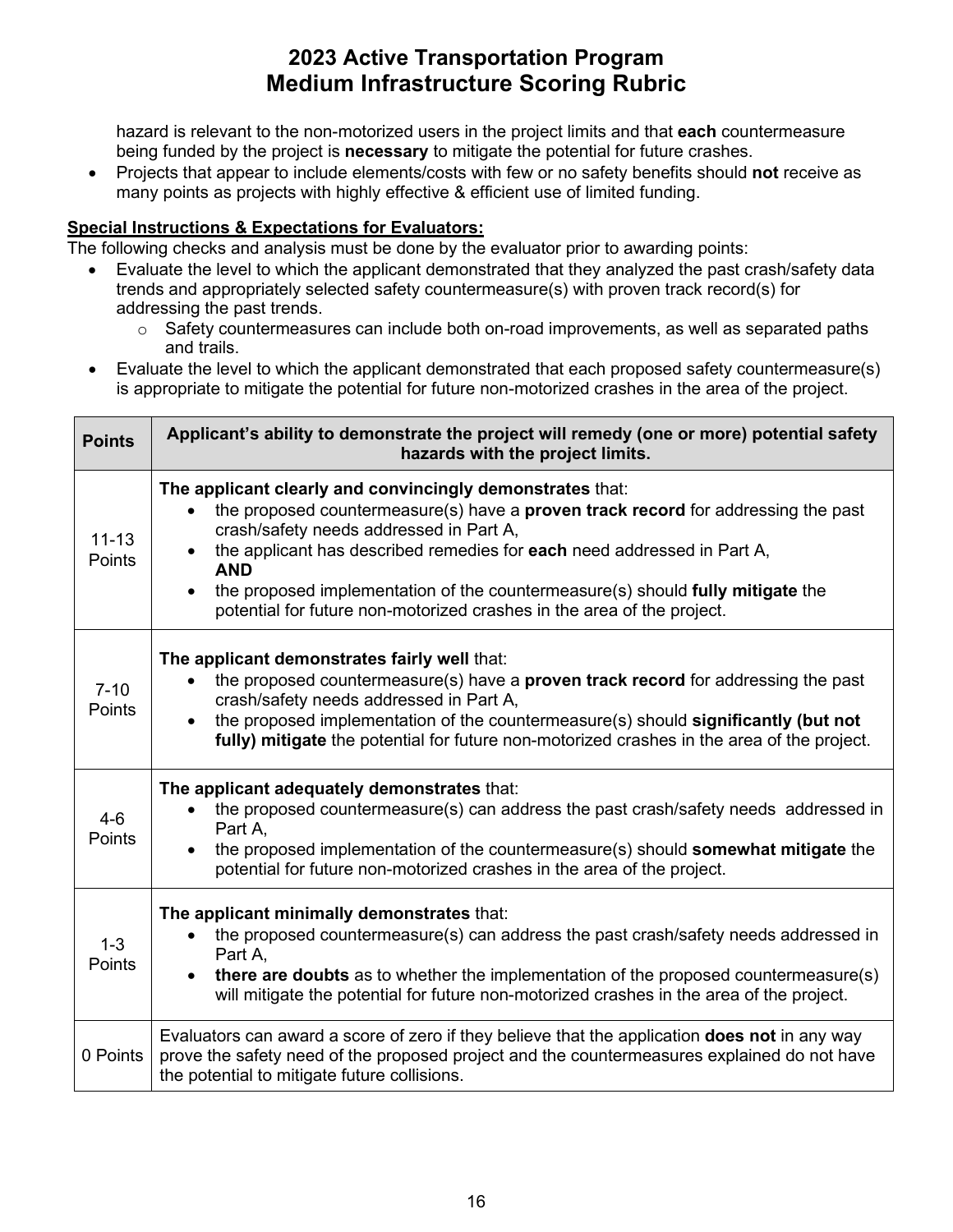### **QUESTION #4: PUBLIC PARTICIPATION AND PLANNING (0-10 POINTS)**

*Describe the community-based public participation process that culminated in the project. Combined I/NI projects should address both infrastructure and non-infrastructure elements.* 

*A. What is/was the process of defining designs to prepare for the future needs of users of this project? How did the applicant analyze the alternatives and impacts on the transportation system to influence beneficial outcomes?* 

#### **General Guidance on stakeholders and their involvement in a project:**

There is a difference between outreach and engagement. Applicants that engage constituents should receive a higher score than those that conduct only outreach.

- input and provide input that may change the design or the scope of the project. • Engagement: is a two-way process involving inclusive interaction and listening, with the goal of generating mutual benefit and agreement on a project. Engagement allows stakeholders to initiate
- Outreach: is a way to connect, inform, and get feedback from stakeholders. Outreach does not always allow for changes to the design or scope of a project; it is akin to an in-depth and wellinformed marketing campaign to a targeted audience.

### **Special Instructions & Expectations for Evaluators:**

 The level of expected planning for a project is **directly connected** to the magnitude and complexity of the proposed changes/designs and to the impacts on the overall transportation network.

• Projects with larger scopes and costs should demonstrate a more extensive internal planning process, including the analysis of a wide range of alternatives.

- Consider the level to which the applicant demonstrated the agency's active transportation technical planning conducted as part of developing and refining of the project scope.
- Consider the level to which the technical planning considered both existing and future needs of the project users and transportation system.
- Consider whether or not the outreach and engagement process was ongoing and shows **continued**  stakeholder support.
	- $\circ$  Outreach and engagement from previous Plans can be cited, but applicants should explain how it was determined that this project was still a high priority for the community.
- Consider the level to which the process was effectively integrated into the public participation process.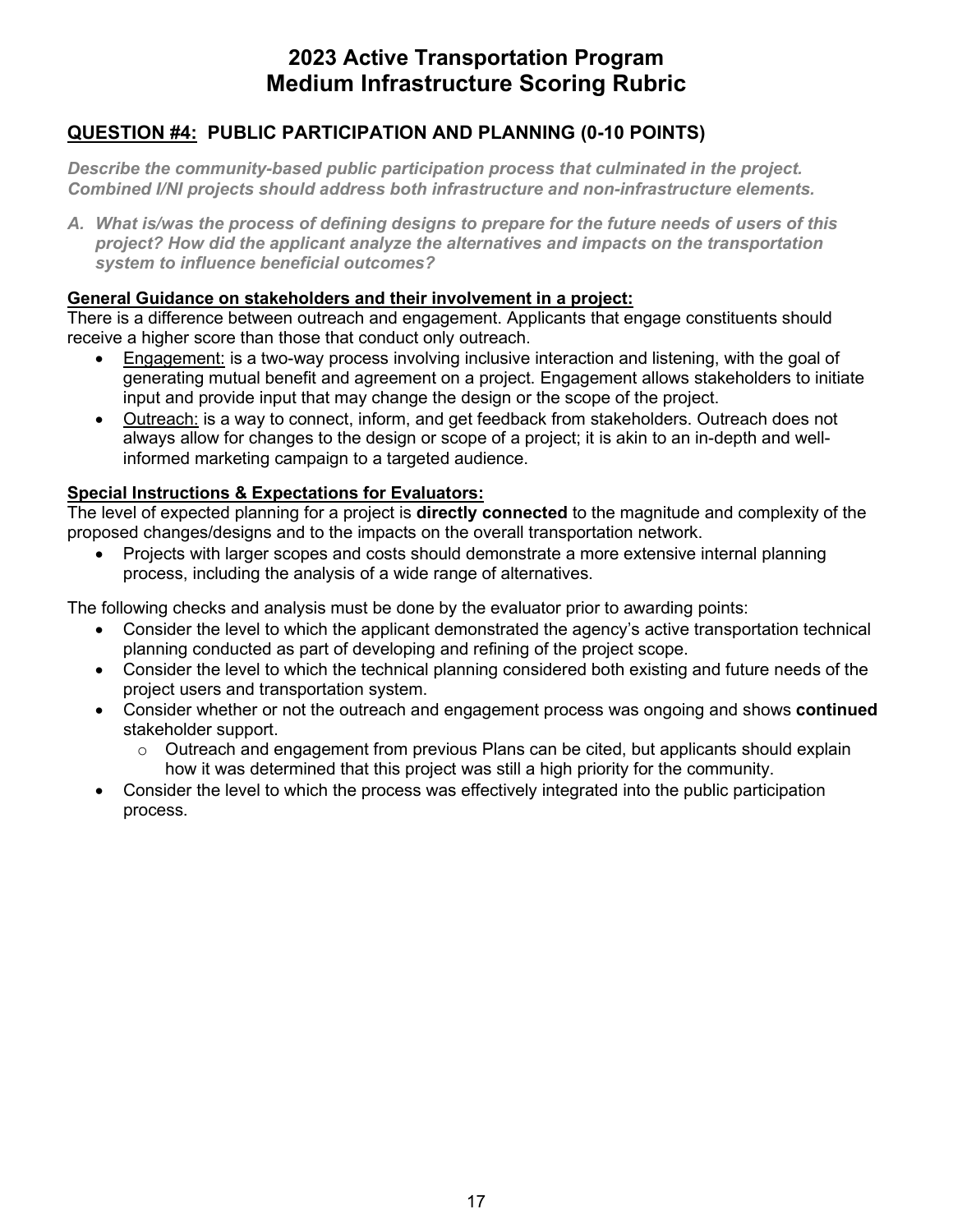| <b>Points</b>     | Applicant's ability to demonstrate that a public participation process was utilized to<br>develop this project, and that they analyzed the range of alternatives and impacts on the<br>transportation system through a thorough public engagement process.                                                                                                                                                                                                                                                                                                                                                                                   |
|-------------------|----------------------------------------------------------------------------------------------------------------------------------------------------------------------------------------------------------------------------------------------------------------------------------------------------------------------------------------------------------------------------------------------------------------------------------------------------------------------------------------------------------------------------------------------------------------------------------------------------------------------------------------------|
| $5-6$<br>Points   | The applicant clearly and convincingly demonstrates that:<br>The project scope was developed through a comprehensive technical planning process<br>$\bullet$<br>appropriate for the complexity and magnitude of the project, and that allowed for public<br>input to shape the project,<br>The planning process considered the existing and future needs of the project users and<br>transportation system,<br>The outreach and engagement process utilized has been ongoing and shows continued<br>$\bullet$<br>stakeholder support,<br>The planning process was effectively integrated into the public participation process.<br>$\bullet$ |
| $3 - 4$<br>Points | The project scope was developed through a <b>sufficient</b> technical planning process<br>$\bullet$<br>(appropriate for the complexity and magnitude of the project)<br>The planning process considered the existing and future needs of the project users and<br>the transportation system.<br>The planning process was effectively integrated into the public participation process.                                                                                                                                                                                                                                                       |
| $1 - 2$<br>Points | The project scope was developed through a poor technical planning process (not<br>$\bullet$<br>appropriate for the complexity and magnitude of the project)<br>The planning process marginally considered the existing and future needs of the project<br>$\bullet$<br>users and transportation system.<br>The planning process was not effectively integrated into the public participation<br>$\bullet$<br>process.                                                                                                                                                                                                                        |
| 0 Points          | Evaluators can award a score of zero if they believe that the application <b>does not</b> in any way<br>prove the project scope is a result of technical planning and does not in any way consider the<br>existing and future needs of the project users.                                                                                                                                                                                                                                                                                                                                                                                    |

 *What strategies were used to address engagement challenges that arose during the COVID-19 B. Describe who was/will be engaged in the identification and development of this project. Describe how stakeholders will continue to be engaged in the implementation of the project. pandemic? Describe any unique engagement challenges that the community faced. If applicable, describe the feedback received during the stakeholder engagement process.* 

### **Breakdown of points:**

- Points will be awarded based on the extent that the relevant stakeholders (see below) were and will be engaged in the **development** of the project and the level of community outreach and meeting/event accessibility, and how the applicant utilized any feedback received during the engagement process.
- and/or impacted by the project. • The level of expected public outreach and participation for a project is **directly connected** to the **magnitude and complexity** of the proposed project and the community characteristics being served
- COVID-19 infections, etc.) when evaluating this question. However, the level of community engagement should still be appropriate for the magnitude and complexity of the project. • Applicants have faced unprecedented community engagement challenges due to COVID-19. Evaluators should consider the strategies that applicants used to overcome these challenges and any unique challenges related to community context (e.g., lack of reliable broadband, higher levels of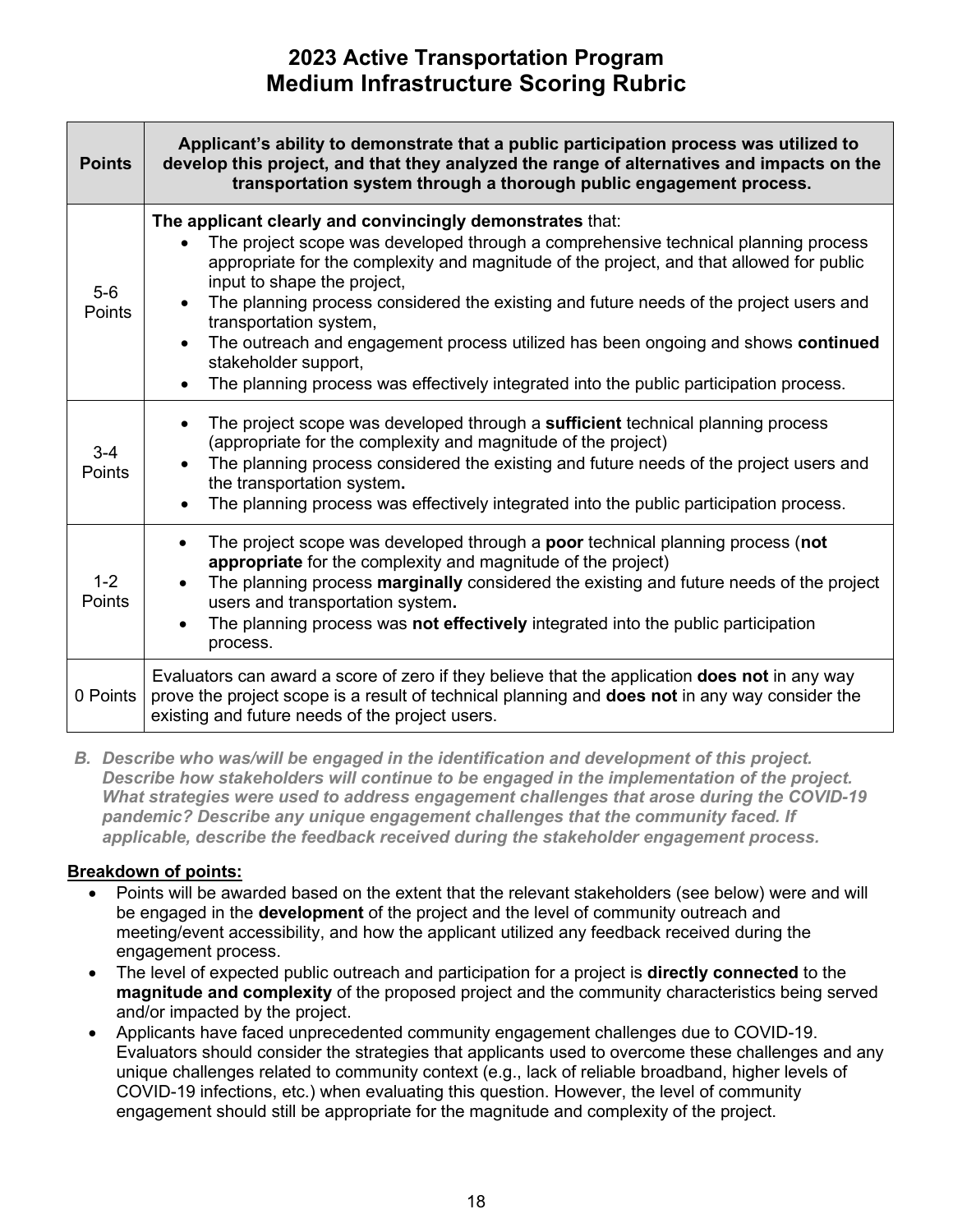### **General Guidance on stakeholders and their involvement in a project:**

- $\bullet$ • Public stakeholders can include, but are not limited to, residents, targeted end-users, community leaders, elected officials, community-based organizations, advocacy organizations, local businesses, and members of vulnerable or underserved populations (e.g., older adults, youth, persons with disabilities, members of disadvantaged communities, etc.).
	- o Consider the level to which the attachments show the applicant engaged the disadvantaged community the project is supposed to be benefitting (when applicable).
	- o Were the stakeholders allowed to give input that changed the project?
- • Governmental stakeholders can include other departments, agencies, jurisdictions, etc. impacted by the proposed project that are NOT the applicant (these can include, but are not limited to transportation agencies, local health departments, schools/school districts, emergency services, metropolitan planning organizations, law enforcement, etc.)
- In-person or virtual meetings and/or events. How many were held to engage stakeholders is key to Public Participation. These can include, but are not limited to:
	- o **The type of meetings or events:** open houses, community charrettes, city council meetings, planning commission meetings, tables or booths at farmer's markets and other community events, demonstration events, door-to-door solicitation, walk or bike audits, etc.
	- group meetings, places of worship, local publications in other languages, flyers, etc. o **How the meetings or events were noticed:** local newspapers, agency websites, radio announcements, social media posts on Facebook, Twitter, Instagram, etc., school parent
	- o **How the meetings or events were documented:** Meeting sign-in sheets, virtual participant lists, virtual chat logs, meeting notes, letters of support, photos, etc.
	- gathering and social distancing, etc. o **Where the meetings or events took place:** Virtual meeting platforms, schools, community centers, city council hall, parks or other outdoor locations to accommodate safe in-person
	- captioning and interpretation, food provided, etc. o **The accessibility of the meetings or events:** accessible by public transportation, translation services provided, child care provided, time of day the meetings or events were held that best meet the needs of the community, virtual accessibility features such as
	- committee, citizens' advisory committee, etc. o **The stakeholders' involvement in the decision-making body:** technical advisory
- Other methods used to engage and obtain input from the community during the COVID-19 pandemic, such as crowdsourcing maps and surveys.

### **Special Instructions & Expectations for Evaluators:**

- • Consider **all** attachments to show the engagement process, including but not limited to: any applicable meeting minutes, letters of support, new alternatives or major revisions that were identified, meeting agendas, meeting sign-in sheets, public service announcements, etc.
	- $\circ$  Consider the level to which the letters of support emphasize that the project represents the top or one of the top active transportation priorities for the community, targeted end-users, or public stakeholders.
- IF an applicant did not attach ANY documentation to show a thorough and effective public engagement process, the application should **not** receive full points.
- Consider the level to which the attachments show the applicant engaged the **disadvantaged community** the project is supposed to be benefitting (when applicable).
- If applicable, describe feedback from the community received during the engagement process.
- Consider the extent that the public participation and planning process was utilized to ensure the project is one of the highest community/regional active transportation priorities.
- Consider the **magnitude** of the proposed project when considering the extent to which the project represents one of the highest community/regional active transportation priorities.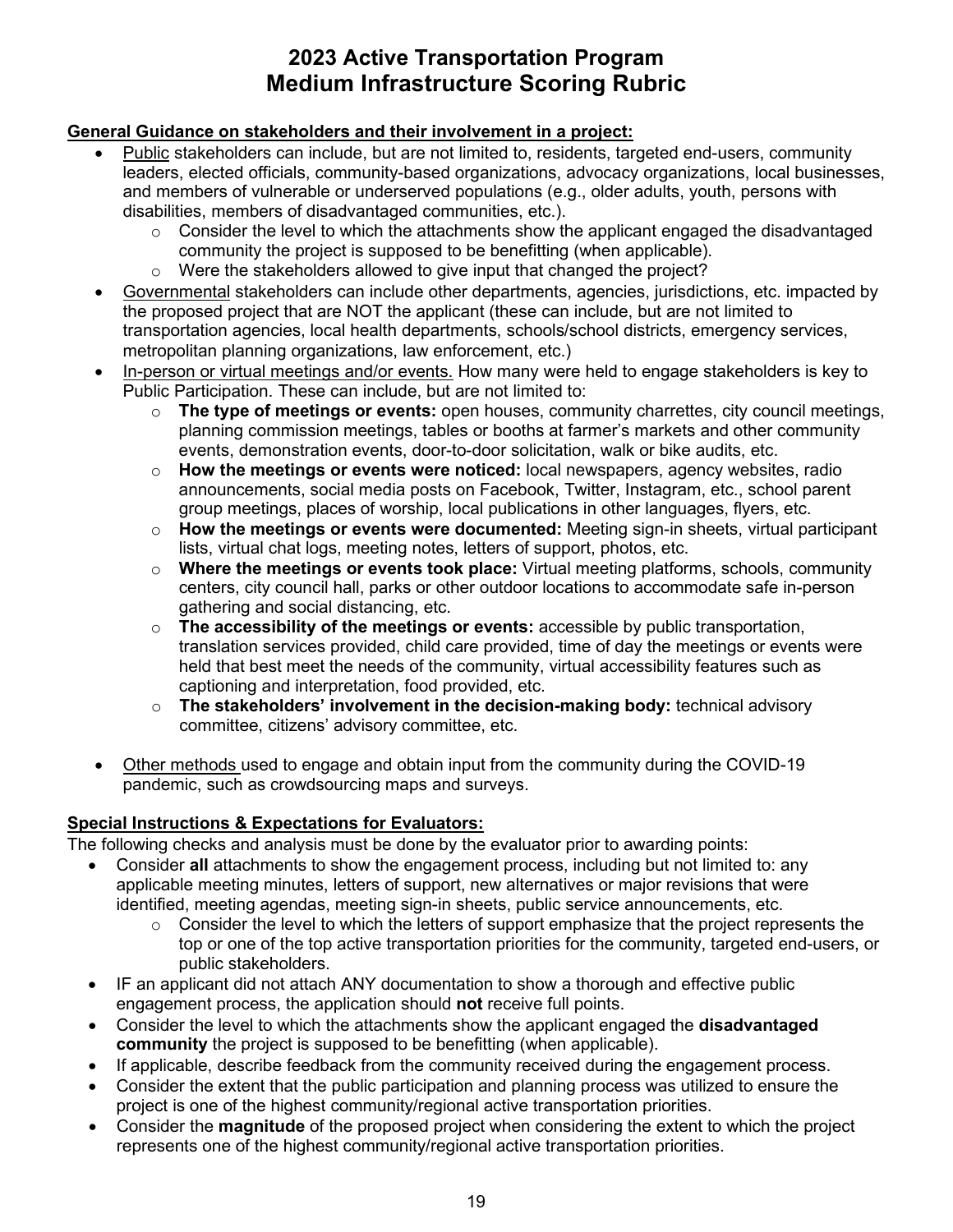• For combined I/NI projects, evaluators should ensure that the applicant discusses the public participation and planning process for the infrastructure AND non-infrastructure elements of the project.

| <b>Points</b> | Applicant's ability to illustrate who was/will be engaged in the development of the project<br>and describe how stakeholders will continue to be engaged in the implementation of the<br>project.                                                                                                                                                                                                                                                                                                                                                                                         |
|---------------|-------------------------------------------------------------------------------------------------------------------------------------------------------------------------------------------------------------------------------------------------------------------------------------------------------------------------------------------------------------------------------------------------------------------------------------------------------------------------------------------------------------------------------------------------------------------------------------------|
| 4 Points      | The applicant clearly and convincingly demonstrates that:<br>Describes who was engaged in the identification and development of the project,<br>Describes how stakeholders will continue to be engaged,<br>$\bullet$<br>The project scope was developed through a comprehensive public participation process<br>$\bullet$<br>which included all appropriate levels of public and governmental stakeholders and was<br>appropriate with the magnitude of the project,<br>If applicable, fully described feedback from the community received during the engagement<br>$\bullet$<br>process |
| 3 Points      | Sufficiently describes who was engaged in the identification and development of the<br>$\bullet$<br>project,<br>Describes how stakeholders will continue to be engaged,<br>$\bullet$<br>The project scope was developed through a sufficient public participation process which<br>included appropriate levels of public and governmental stakeholders<br>If applicable, described feedback from the community received during the engagement<br>$\bullet$<br>process                                                                                                                     |
| 2 Points      | Minimally describes who was engaged in the identification and development of the project<br>$\bullet$<br>and how stakeholders will continue to be engaged,<br>The project scope was developed through a public participation process that included some<br>$\bullet$<br>public and/or governmental stakeholders and was not appropriate for the magnitude of the<br>project<br>If applicable, minimally described feedback from the community received during the<br>engagement process                                                                                                   |
| 1 Point       | Describes who was engaged in the identification and development of the project,<br>$\bullet$<br>Describes how stakeholders will continue to be engaged,<br>$\bullet$<br>The project scope was developed through a poor public participation process which<br>$\bullet$<br>included minimal public and/or governmental stakeholders and was not appropriate for the<br>magnitude of the project<br>Did not describe feedback from the community received during the engagement process                                                                                                     |
| 0 Points      | Evaluators can award a score of zero if they believe that the application does not in any way<br>document the outreach and engagement, prove the project scope was developed through an<br>adequate public participation process, or specify who was or will be engaged.                                                                                                                                                                                                                                                                                                                  |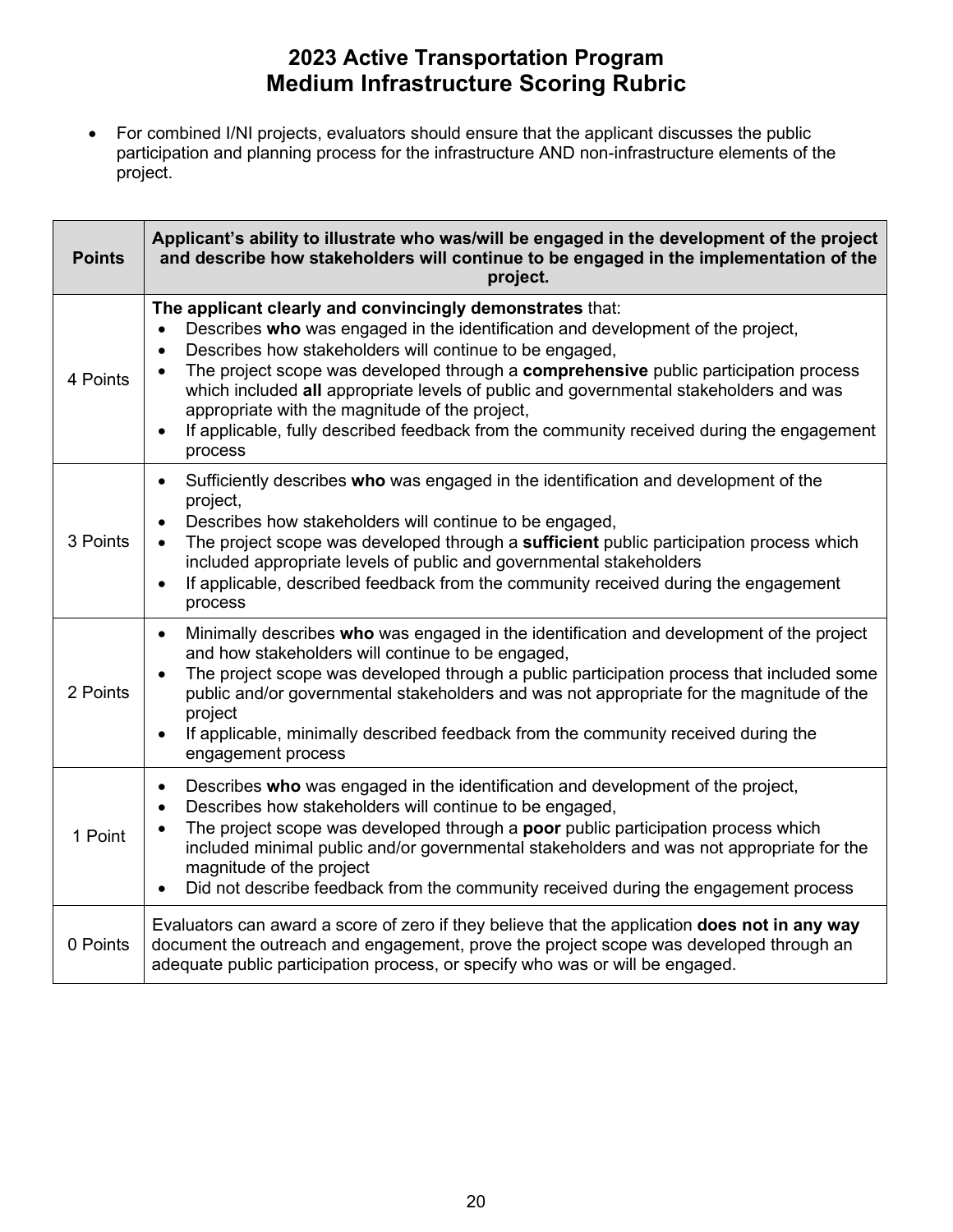### **QUESTION #5: CONTEXT-SENSITIVE BIKEWAYS/WALKWAYS AND INNOVATIVE PROJECT ELEMENTS (0-5 POINTS)**

*A. Context-sensitive bikeways/walkways* 

*How are the "recognized best" solutions employed in this project appropriate to maximize user comfort and for the local community context?* 

*As you address this question, consider the following:* 

- *The posted speed limits and actual speed;*
- *The existing and future motorized and non-motorized traffic volume;*
- *The widths for each facility;*
- *The amount of physical separation from vehicular traffic; The adjacent land use, and*
- How the project is advancing a low(er) stress environment on each facility or a low-stress *network* 
	- o *What is the current stress level? (low, medium or high)*
	- $\circ$  If the stress level is medium or high, is the project going beyond minimum design  *standards to maximize comfort and potential users of all ages and abilities?*
	- o *What features are included to promote low-stress, comfortable, and safe walking and/or biking conditions?*
	- o *Does the project expand on or create a low-stress network?*

#### *B. Innovative Elements*

*Does this project propose any solutions that are new to their region? Were any innovative elements considered, but not selected? Explain why they were not selected. Combined I/NI projects should address both infrastructure and non-infrastructure elements.* 

#### *A. For Combination I/NI Projects Only: Evaluation and Sustainability*

 *For projects with non-infrastructure elements, describe how the effectiveness of the program will be measured and how the program will be sustained after completion.* 

### **Special Instructions & Expectations for Evaluators:**

- The project satisfies the purpose and needs of a full range of stakeholders, including users of all ages and abilities.
- The project is a safe facility for both the user and the community.
- The project is in harmony with the community, and it preserves the environmental, scenic, aesthetic, historical, and natural resource values of the area.
- The project exceeds the expectations of both designers and stakeholders and achieves a level of excellence in people's minds.
- The project involves the efficient and effective use of the resources (time, budget, community) of all involved parties.
- The project is designed and built with minimal disruption to the community.
- The project is seen as having added lasting value to the community.
- For combined I/NI projects, on part C, the evaluator should consider:
	- $\circ$  The amount of times the program is evaluated (before, during, after).
	- o Whether the evaluation tools/method can be replicated.
	- o Whether the evaluation tools/methods described are realistic and doable.
	- o Whether the program is seen as having added lasting value to the community.
	- o Whether the described sustainability plan is realistic and doable.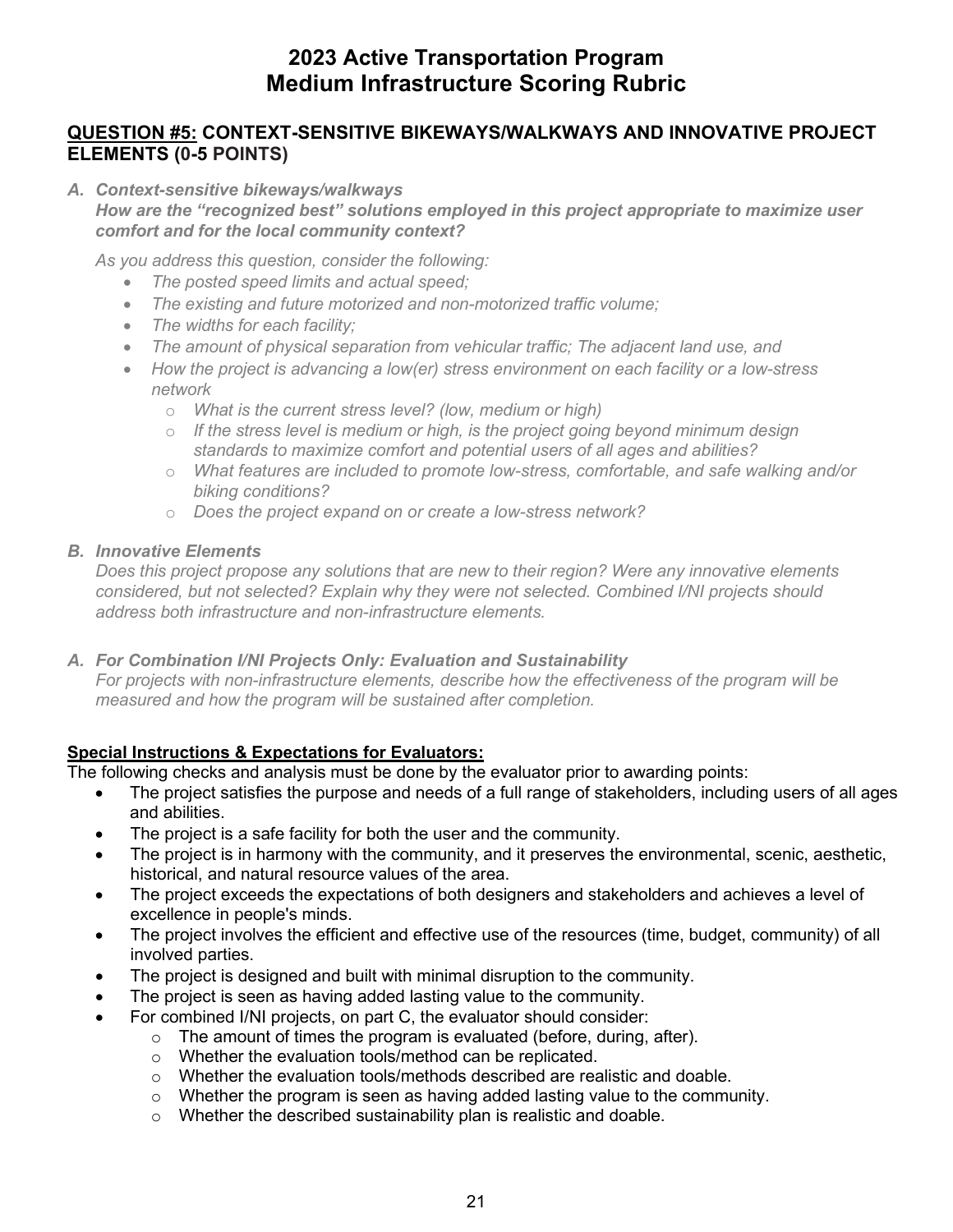| <b>Points</b>     | The applicant's ability to demonstrate that the "recognized best" solutions employed in<br>this project are appropriate to maximize user comfort and are appropriate to the local<br>community context AND the applicant's ability to explain what innovative elements are<br>being utilized, or why innovative elements were not selected.                                                                                                     |
|-------------------|-------------------------------------------------------------------------------------------------------------------------------------------------------------------------------------------------------------------------------------------------------------------------------------------------------------------------------------------------------------------------------------------------------------------------------------------------|
| 5 Points          | The applicant clearly and convincingly demonstrates that:<br>Recognized best solutions were employed in this project, and<br>$\bullet$<br>The project is proposing innovative solutions to best address the project's issues/needs, or<br>$\bullet$<br>Recognized best solutions were employed, and innovative elements were considered, and<br>$\bullet$<br>the reason for not selecting the innovative elements is very clear and compelling. |
| $3 - 4$<br>Points | Recognized best solutions were employed in this project, and<br>$\bullet$<br>The project is proposing innovative solutions<br>$\bullet$<br>or<br>Viable innovative elements were considered, and the explanation for not selecting the<br>$\bullet$<br>innovations is <b>noted</b> .                                                                                                                                                            |
| $1 - 2$<br>Points | Recognized best solutions were employed,<br>$\bullet$<br>and/or<br>Innovative elements were considered but not selected, and no explanation was given.<br>$\bullet$                                                                                                                                                                                                                                                                             |
| 0 Points          | Evaluators can award zero points if the solutions are not appropriate to maximize user comfort,<br>and innovative solutions were not proposed, or the reason for not selecting the innovation was<br>not explained.                                                                                                                                                                                                                             |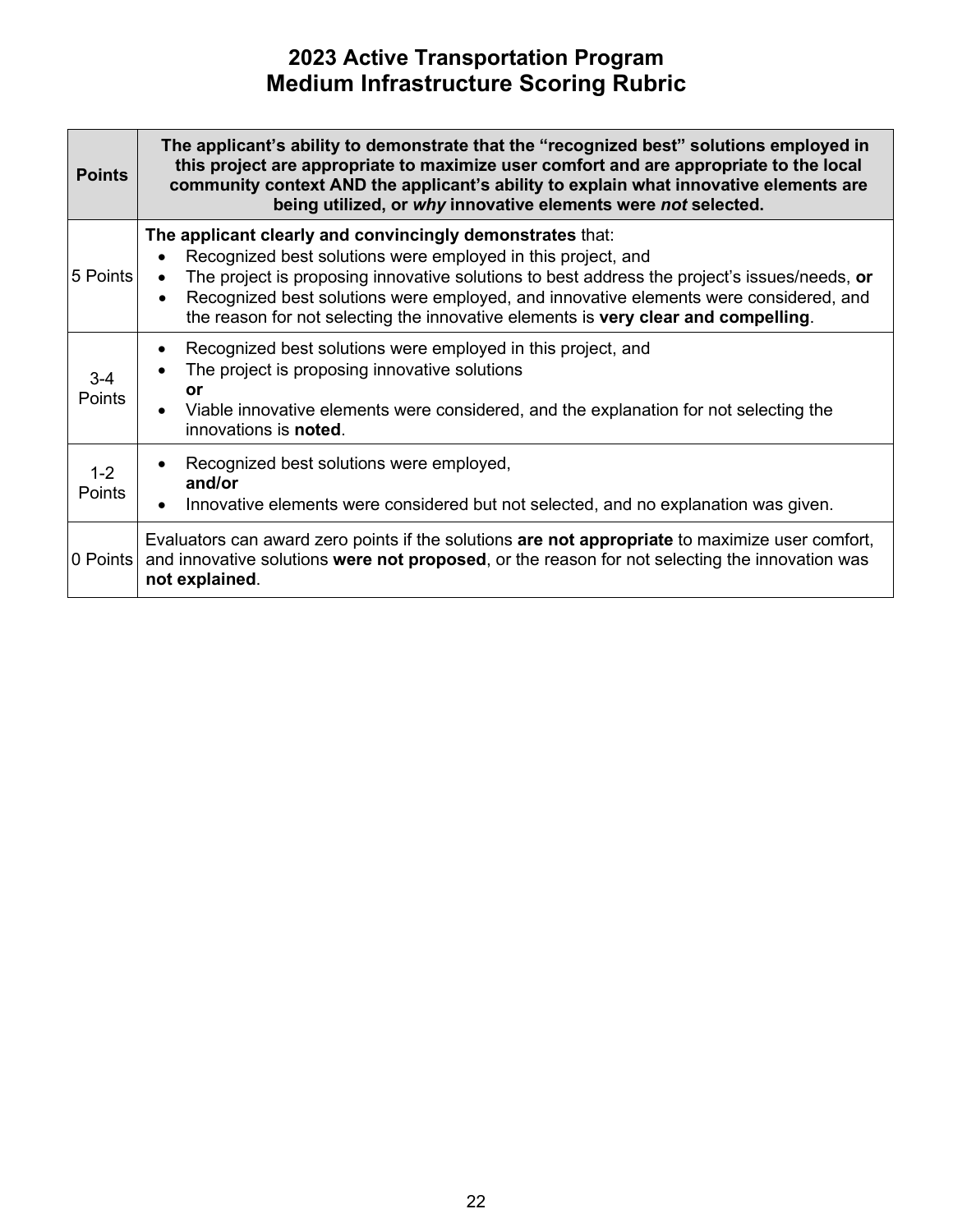### **QUESTION #6: LEVERAGING FUNDS (0-5 POINTS)**

### **Breakdown of points:**

Points will be awarded based on the amount of the non-ATP funding pledged to the project.

The Commission will only consider cash funds for leveraging. Pre-construction (PA&ED, PS&E, and R/W) phases funded by the local agency will be considered for leveraging even if the funds were expended before the application deadline.

Except for State Transportation Improvement Program funding, the Commission will only consider funds that are not allocated by the Commission on a project-specific basis as eligible funds for leveraging points. The Commission will not consider in-kind or non-infrastructure funds as eligible for leveraging.

 The program of projects for each fiscal year will include, for each project, the amount to be funded from the ATP and the estimated total cost of the project. In the case of a large project delivered in segments, the program of projects will include the total cost of the segment for which ATP funds are requested.

| <b>Points</b> | <b>Amount Leveraged</b>                             |
|---------------|-----------------------------------------------------|
| 1 Point       | At least 1% to 5% of total project cost             |
| 2 Points      | More than 5% to less than 10% of total project cost |
| 3 Points      | More than 10% to 15% of total project cost          |
| 4 Points      | More than 15% to 20% of total project cost          |
| 5 Points      | More than 20% of total project cost                 |

- **Applications submitted by Tribal Governments (federally recognized Native American Tribes) and projects that are on Tribal Lands will be awarded five leveraging points.**
- **Applicants must attach a signed letter of commitment indicating the amounts and sources of leveraged funds. Applicants may also include other documentation to substantiate leveraging, including meeting minutes from a governing body, a budget sheet, a board or council resolution, etc.**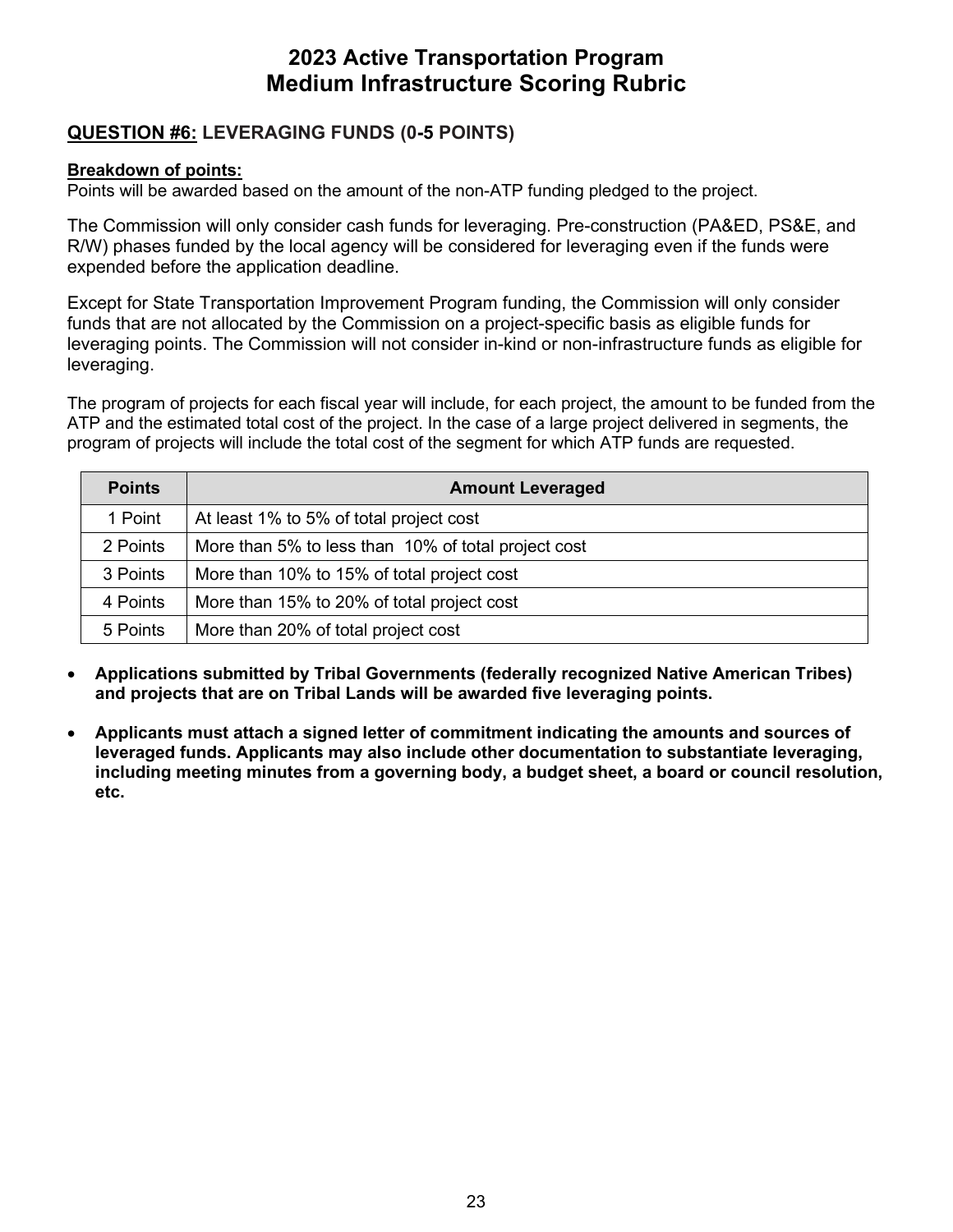### **QUESTION #7: SCOPE AND PLAN CONSISTENCY (0-5 POINTS)**

*A. Complete Attachment B (Engineer's Checklist).* 

*Applicants are required to complete Attachment B as part of all Infrastructure and 25-R for combination (Infrastructure & Non-Infrastructure) applications.* 

### **Breakdown of Points:**

### Evaluators will consider the following:

- Consistency between the Layouts/Maps, Engineer's Estimate, and proposed scope
	- $\circ$  The layouts should clearly show all of the proposed scope (the scale should be appropriate)
		- The evaluator should easily be able to determine if improvements are on one or both sides of the roadway or at all corners of an intersection, e.g., bulb-outs.
		- Are the right-of-way lines shown? Especially if the improvements are outside of the existing facilities. Are existing power poles and other utilities shown?
		- Was a cross-section included showing the existing facilities and how the improvements will meet the existing facility?
		- Does the supplied cross-section resemble the location? Or if existing facility widths differ, are there cross-sections for them?
		- For Combo Projects (Projects with Infrastructure (IF) and Non-Infrastructure (NI)), evaluators will evaluate the Exhibit 25-R for:
			- A complete, clear, and detailed scope;
			- How well it reflects the applicant's responses throughout the application; and
			- **How well the overall scope meets the purpose and goals of the ATP.**
- Compliance with the Engineer's Checklist
	- o Were items checked as completed that are not shown in the documents?
	- $\circ$  New traffic signals require a traffic warrant showing that the signal is needed. Is/are the warrants attached?
	- $\circ$  For Combo Projects, evaluators will also consider the Exhibit 25-R for compliance with Non-Infrastructure Guidance.
- Complete project schedule
	- $\circ$  Does the schedule allow adequate time to complete each phase, including:
		- **Environmental studies, if needed?**
		- Acquisitions and Utility relocations, if needed?
	- o For Combo Projects, evaluators will also consider how the NI phase coordinates with IF phases and, if it is a school program, coordination with school schedules.

### **Special Instructions & Expectations for Evaluators:**

If the applicant failed to follow any directions in filling out the Engineer's checklist and associated attachments, the evaluator should not give full points for these sub-questions.

| <b>Points</b> | <b>Evaluating Layouts/Maps</b>                                                                                                                                     |
|---------------|--------------------------------------------------------------------------------------------------------------------------------------------------------------------|
| 3 Points      | The submitted layouts/maps are complete, clear, and provide sufficient detail to<br>determine the full scope of the proposed project.                              |
| 2 Points      | The submitted layouts/maps contain enough detail and/or organization to outline the<br>various elements of the proposed project, but may be unclear in some areas. |
| 1 Point       | The submitted layouts/maps are poorly developed or vague in outlining the various<br>elements of the proposed project.                                             |
| 0 Points      | The applicant failed to provide layouts/maps.                                                                                                                      |